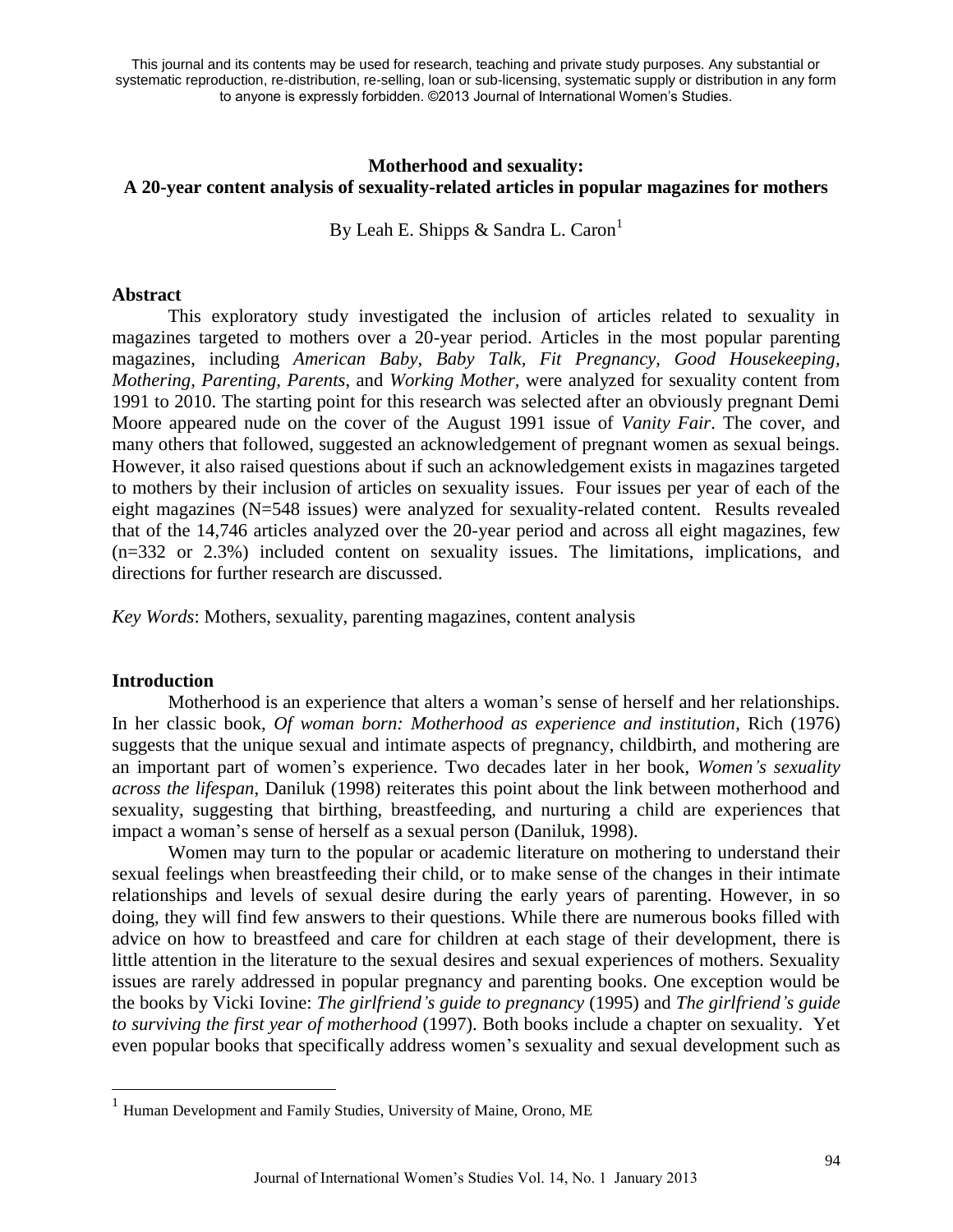*For yourself: The fulfillment of female sexuality* (Barbach, 2000), *Women's sexualities* (Ellison, 2006), *Sex matters for women* (Foley, Kope, & Sugrue, 2002), *Women's experience of sex* (Kitzinger, 1985), and *Sexual Salvation* (McCormick, 1994) pay little or no attention to the changes in women's sexual issues when they become mothers. Such findings support Ester Perel's claim in her international bestseller, *Mating in captivity,* that the sexual invisibility of the American mother is ingrained in our national psyche (Perel, 2006, p. 151).

If mothers turn to the popular media, they will find no shortage of highly sexualized images of women (Kilbourne, 2000; Lamb & Brown, 2006). However, from advertisements for maternity clothing through representations of mothers at all stages of the family life cycle, images of women as mothers *and* as sexually interesting and desirable people are rare (Daniluk, 1998). It is only in more recent decades that the presentation in advertising of mothers as sexual has occurred (Dobscha, 2006).

In August 1991, the nude photograph of an obviously pregnant Demi Moore appeared on the cover of *Vanity Fair* magazine. According to O'Malley (2006), prior to this, pregnant women were rarely shown in fashion magazines, or they were shown in desexualized ways. Moore's simultaneous representation of female sexuality and motherhood produced a great deal of controversy. Whether the cover was sexually objectifying or empowering was debated on radio, television, and newspaper articles. The image became so controversial that it was banned in a number of chains of "family" stores; some retailers sold the magazine in brown paper bags, while others placed it on the top shelf next to the pornographic publications (O'Malley, 2006). This response is a far cry from the August 2006 *Harper Bazaar* magazine cover of an obviously pregnant Britney Spears which barely raised an eyebrow. In fact, a number of pregnant celebrities have taken cover photos for magazines including Christina Aguillera, Claudia Schiffer, Melissa Joan-Hart, Mariah Carey, Tia Mowry, and Nia Long. According to O'Malley (2006), reactions to these more recent magazine covers suggest that we are no longer shocked by images of sexual pregnant women.

But what about the content of articles found within magazines read by mothers? The findings from a small number of studies suggest that what is inside these magazines is in sharp contrast to what has appeared on the outside cover. Only a handful of studies have examined the portrayal of mothers in popular media such as film or magazines (i.e., Kaplan, 1990; Keller, 1994; Johnston & Swanson, 2003a; Johnston & Swanson, 2003b; Murphy, 1994; Walker, 2000). For example, Kaplan (1990) explored representations of sexuality and motherhood in films. Her analysis found that in terms of female sexuality, mothers are "excluded or marginalized" (p.422). Within these movies, women are not both mothers and sexual people. In fact, while women are often portrayed as sexual before marriage, there is a lack of images reflecting this sexuality after marriage and children. The message appears to be that with maternity women lose their sexual desirability and appeal (Kaplan, 1990).

A similar message has been noted in studies exploring the representation of mothers in popular magazines (Keller, 1994; Johnston & Swanson, 2003a; Johnston & Swanson, 2003b; Murphy, 1994; Walker, 2000). Their collective findings suggest that sexuality and motherhood do not appear to coexist. The message that is often perpetuated is one of a traditional woman whose life revolves around cooking, cleaning, and waiting on her children and spouse (Murphy, 1994). In a comparison study done of women's magazines, Murphy (1994) found four themes in traditional women's magazines (*Family Circle, Good Housekeeping*, *Ladies Home Journal*, *McCall's* and *Woman's Day*) and compared these themes with magazines targeted to less traditional women (*Ms., New Woman, Working Woman,* and *Lear's)*. These themes are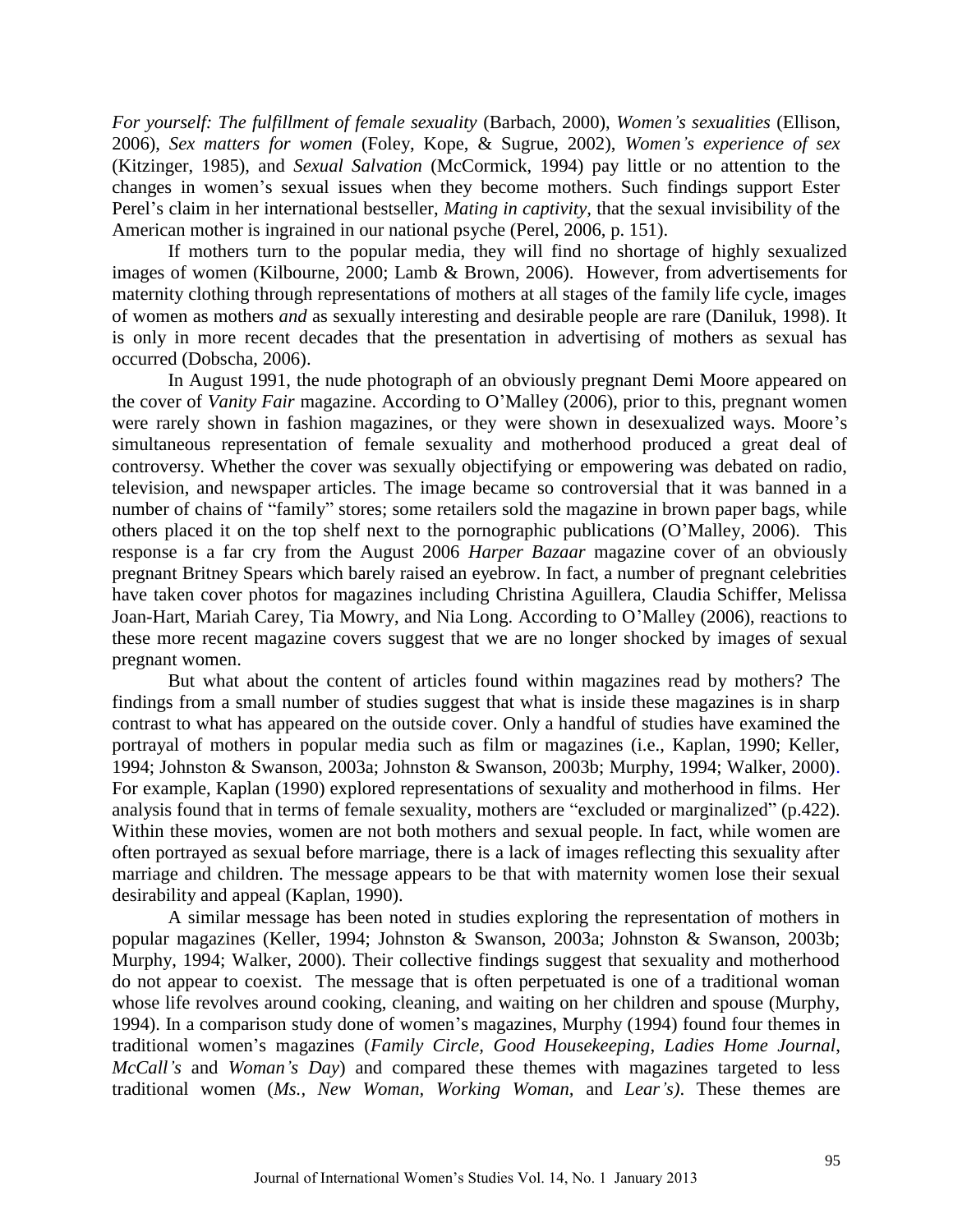assumptions applied to readers of women's magazines: (1) the normal world is racially black and white and middle to upper-middle class; (2) women are domestic; (3) women should be or are beautiful; and (4) consumerism is a focus of women's lives. Compared to the messages found in the less traditional magazines*,* Murphy concluded that, "It may now be acceptable to be independent, politically involved, sexually active, committed to a career; even to be over forty. But it is only acceptable if you look right and have the necessary accoutrements" (p.126). While these messages are more progressive, they are directed at working women and not women who are also mothers (Murphy, 1994).

More specific studies examining the portrayal of mothers in women's magazines highlight this lack of progressive thought. Walker (2000) surveyed the history of women's magazines and then examined their content from the 1920s to 1960 to look specifically at how mothers have been portrayed. Examining popular women's magazines such as *Good Housekeeping*, *Vogue*, *Mademoiselle*, and *Redbook*, she found that there were some shifts in how mothers are viewed in response to the Great Depression, World War II, and the Cold War. While her findings reveal a broader image of woman's roles in society, there was still an overriding theme of the mother as non-sexual. Keller (1994) described comparable findings in her content analysis of the portrayal of mothers in *Ladies Home Journal, McCall's, Parents, and Good Housekeeping Magazine* from the 1950s to the 1980s. Her results suggest that the depiction of mothers in magazines across the decades is of a White, educated, married, middle-class woman who does not work outside the home (Keller, 1994). Sexuality is not part of the representation.

Similar findings have been revealed in more recent content analysis of mothers in popular magazines. Johnston and Swanson (2003a) analyzed five women's magazines: *Good Housekeeping*, *Family Circle*, *Parents' Magazine*, *Family Fun* and *Working Mother.* Their analysis revealed that mothers are depicted as separate from their sexuality, and that they can choose one or the other. In a second article by the same authors (Johnston & Swanson, 2003b), their analysis of women's magazines revealed that mothers' representations undermine the confidence of mothers through either negative portrayals or an overall lack of representation. While these magazines are full of advice for mothers, there is little recognition of the influence mothers have in other areas of life, and certainly no recognition of them as sexual beings. As with the previous studies, the topics of motherhood and sexuality are often seen as mutually exclusive topics.

#### **Purpose of this Study**

This exploratory study investigated the number and type of articles related to sexuality in the most popular magazines directed to mothers. The present study examined articles within popular pregnancy and parenting magazines from 1991 to 2010: *American Baby, Baby Talk, Fit Pregnancy, Good Housekeeping, Mothering, Parenting, Parents*, and *Working Mother*. The analysis identified the proportion of articles with content on sexuality, as well as what sexuality topics were discussed within those articles. The starting point for this research (1991) was selected because, as stated earlier, an obviously pregnant Demi Moore appeared nude on the cover of the August 1991 issue of *Vanity Fair* magazine. This cover implied an acknowledgement of pregnant women as sexual beings. It also raised questions about if such an acknowledgement exists in pregnant and parenting magazines targeted to mothers by examining the inclusion of articles on sexuality issues. The limited research on the representation of mothers in popular magazines, and more specifically mothers as persons with sexual concerns and/or interests as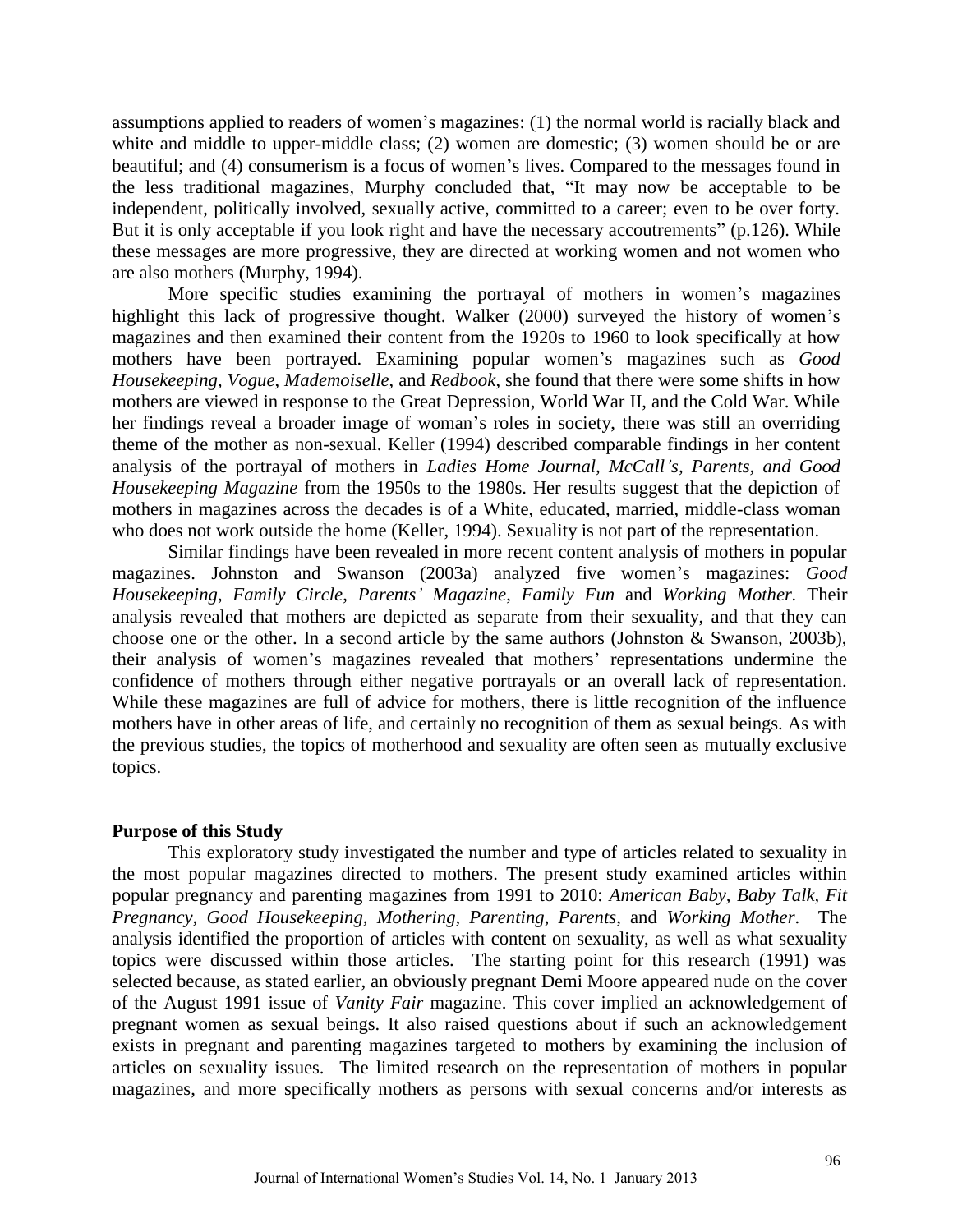reflected in articles appearing in parenting magazines, prompted the following research questions:

- 1. What proportion of articles cover sexuality issues in the most popular magazines directed toward mothers: *American Baby, Baby Talk, Fit Pregnancy, Good Housekeeping, Mothering, Parenting, Parents*, and *Working Mother*?
- 2. What topics related to sexuality are discussed in these articles?
- 3. Has there been an increase in sexuality-related content in these magazines over the past 20 years?

## **Methodology**

## *Sample*

The most popular magazines for mothers were identified by reviewing listings from various online search engines (i.e., Google, Yahoo). Eight magazines were repeatedly identified by various searches of "top magazines for mothers," "pregnant and parenting magazines," "magazines for new parents," and "magazines read by mothers." These eight magazines were *American Baby, Baby Talk, Fit Pregnancy, Good Housekeeping, Mothering, Parenting, Parents*, and *Working Mother*. In addition, each magazine's subscription data confirmed that all eight magazines have high readership of women of childbearing age (Mediamark Research & Intelligence, 2007). A synopsis of each magazine is detailed in Table 1.

## **Table 1**

*Synopsis of the eight most popular magazines for mothers*

- *American Baby*, established in 1938, is the oldest baby-focused (as compared to older children) parenting magazine and a sister magazine to *Parents*. Free for several months to expectant women, this magazine addresses issues related to baby and parent health, babycare, baby development, and family issues. The advice columns deal with such topics as behavior and family health. The total estimated circulation is 86,000.
- *Baby Talk*, founded in 1935 (purchased by Time, Inc. in 1991), is targeted towards expectant mothers and those with infants. It is a sister magazine with *Parenting*. For readers who meet this description, the magazine is available for free. Articles within the magazine include themes such as baby care, family issues and health. The magazine also includes regular advice columns. The total estimated circulation is 2 million.
- *Fit Pregnancy* is a more recent mothering magazine with a starting date of 1995. This magazine, as its name alludes to, offers health and fitness information and advises pregnant women. The exercise advice included is offered for women pre- and post-natal. *Fit Pregnancy* has many articles focusing on celebrity mothers providing an idealized image of pregnancy. Overall, this magazine offers a great deal of good advice for staying in shape while pregnant and after. The total estimated circulation is 112,000.
- *Good Housekeeping* magazine is one of the oldest women's service magazines and was established in 1886. The magazine's article topics include home, health, beauty,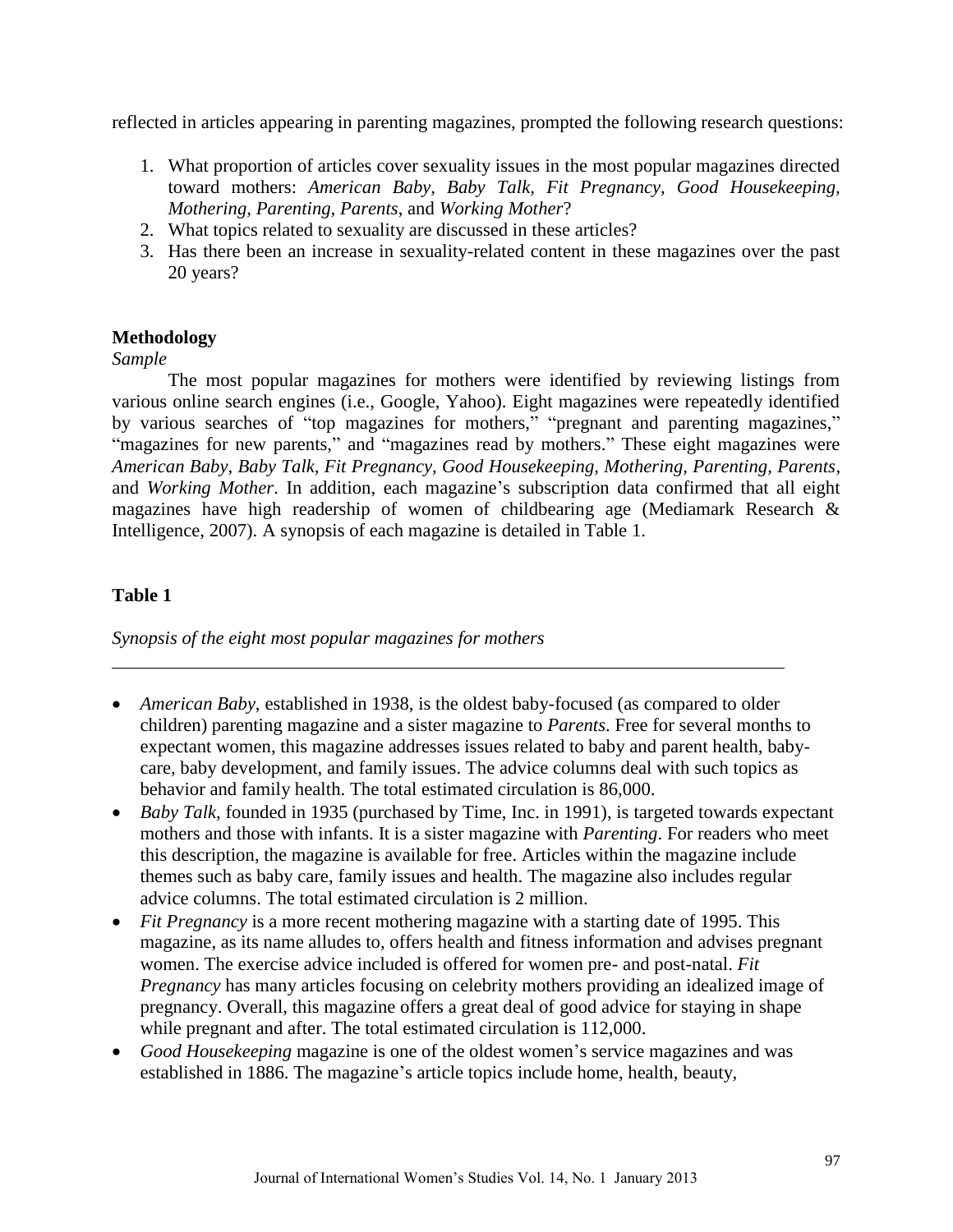relationships, and celebrity profiles. *Good Housekeeping's* advice columns are constantly changing to keep up with the times. The total estimated circulation is 4.7 million.

- *Mothering* magazine was started in 1976 and has the subtitle *the Magazine of Natural Family Living*. This non-conventional parenting magazine takes a more natural, holistic approach. In contrast to most magazine articles that are often written by staff writers, articles in *Mothering*  are mostly written by experts or advocates. Articles often contain advice on vaccines for infants, the effects of c-sections and other activist issues. *Mothering* has an estimated circulation of 100,000.
- *Parenting* magazine, subtitled, *on rearing children from crib to college*, was established in 1987. This magazine is filled with information aimed at new mothers and those with small children with little advice aimed towards parents of older children. Articles are kept short, so mothers will have time to read about issues such as health, child development and product reviews. There is some information for dads as well. The information in the magazine is complemented by the information listed on their webpage. The total estimated circulation is 1.9 million.
- *Parents* magazine established in 1926 focuses primarily on early child development and health topics rather than topics related to older children. Readers' questions related to maternal and parental health are answered in advice columns along with questions related to child development. The total estimated circulation of 2.1 million.
- *Working Mother* magazine's subtitle is, *the Smart Guide for a Whole Life* and was founded in 1981*.* This magazine's goal is to provide a resource for mothers who also work outside the home. *Working Mother*'*s* advice columns include information on maternity leave, childcare, health, beauty, and the best companies to work for. In addition to providing advice for child related job struggles, the magazine also offers mothers information on family activities and games. The total estimated circulation is 825,000.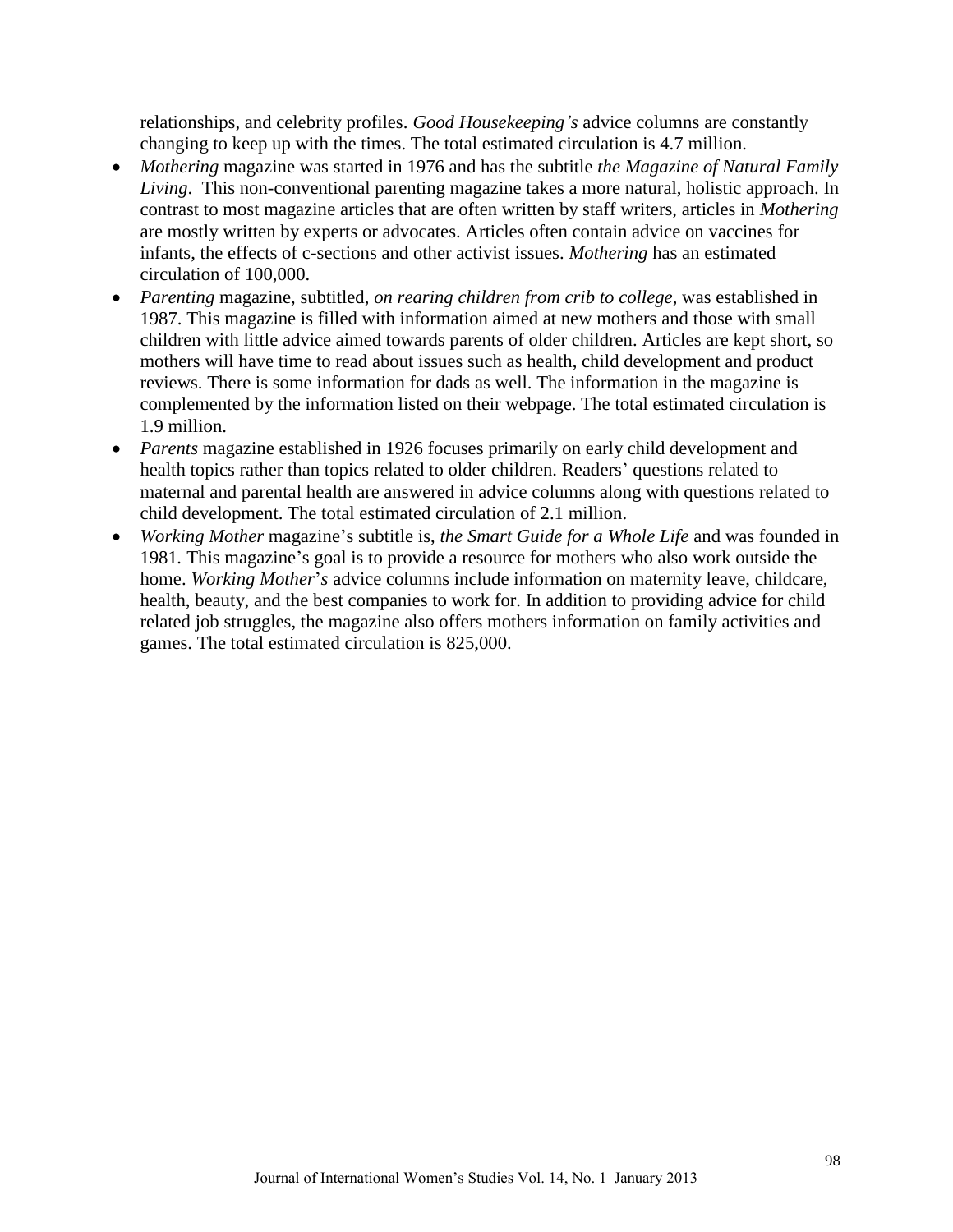#### *Procedure*

Four issues from each year (one from each season of the year: winter, spring, summer and fall) beginning in 1991 to 2010 were obtained for five of the eight magazines: *American Baby, Good Housekeeping, Mothering, Parents*, and *Working Mother* (80 issues for each of these magazines). Three other magazines were not available starting in 1991 due to their later start date for publication and/or due to their unavailability through a national search of library holdings. Inquiries to the publishers revealed that back issues were not available. The three magazines that were included in the study but content analysis began after 1991 included *Baby Talk* (1998-2010)*, Fit Pregnancy* (2002-2010)*,* and *Parenting* (1996-2010). Of the eight magazines, a total of 548 issues were included in the content analysis. Year of analysis and number of issues analyzed for each magazine are presented in Table 2.

#### **Table 2**

| <b>Magazine Title</b> | <b>Years Analyzed</b>      | Number of Years | Number of Issues <sup>2</sup> |
|-----------------------|----------------------------|-----------------|-------------------------------|
| American Baby         | 1991-2010                  | 20              | 80                            |
| <b>Baby Talk</b>      | $1998 - 2010$ <sup>1</sup> | 13              | 52                            |
| Fit Pregnancy         | $2002 - 2010$ <sup>1</sup> | 9               | 36                            |
| Good Housekeeping     | 1991-2010                  | 20              | 80                            |
| Mothering             | 1991-2010                  | 20              | 80                            |
| Parenting             | $1996 - 2010$ <sup>1</sup> | 15              | 60                            |
| Parents               | 1991-2010                  | 20              | 80                            |
| <b>Working Mother</b> | 1991-2010                  | 20              | 80                            |

*List of magazines by years analyzed and total number of issues (N=548)*

 $\frac{1}{1}$  Content analysis for these magazines began after 1991 due to start date of publication and/or availability through a national search of library holdings.

 $2^2$  Four issues each year (in winter, spring, summer, and fall) were selected for content analysis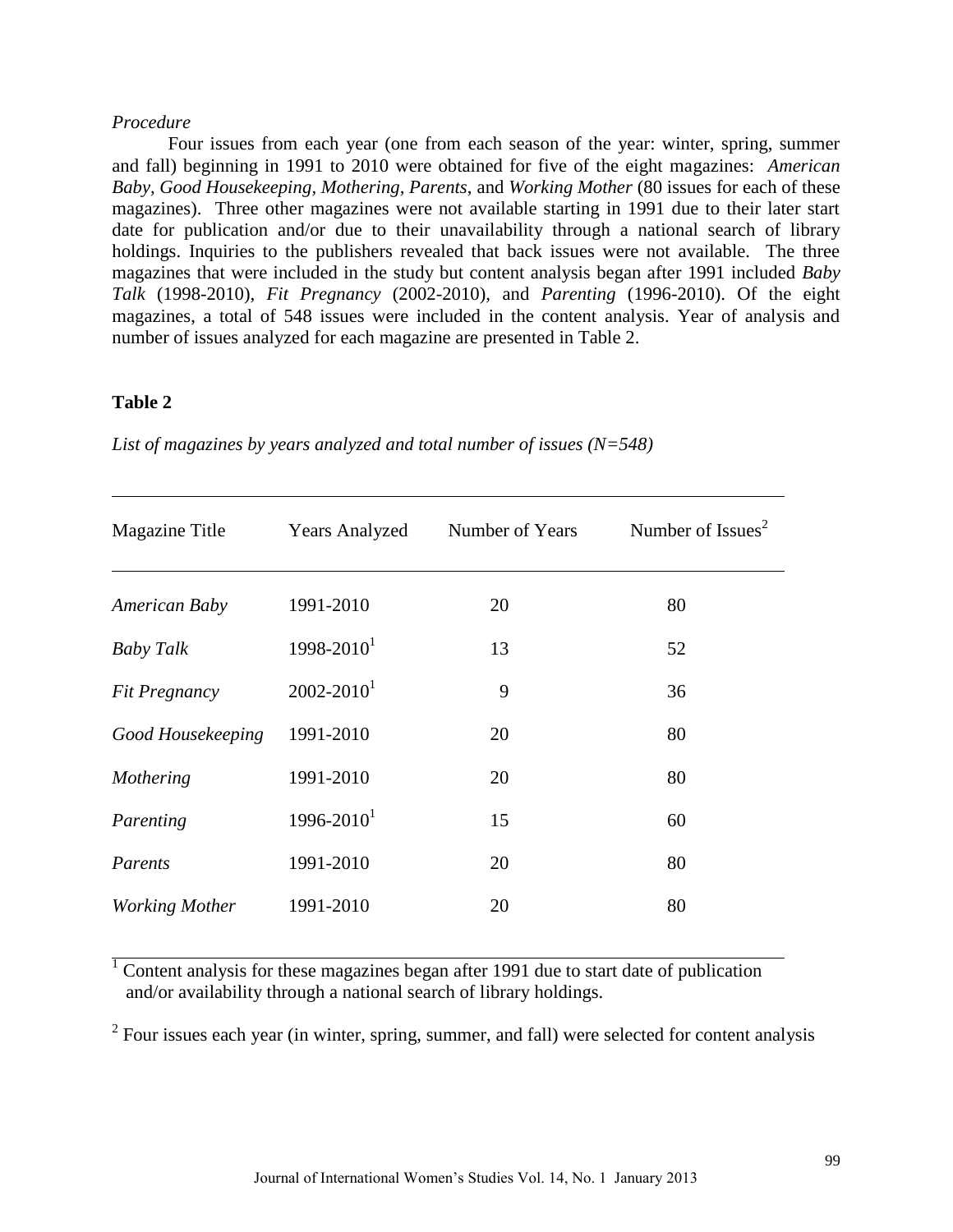#### *Analysis*

The print version of each magazine (not the online version) was used for the analysis. Articles in each magazine issue were examined for sexuality content. In order to determine the proportion of articles addressing sexuality, the number of articles in each issue and the number of those that included sexuality were recorded for each magazine. Articles that included sexuality were further coded as primary or secondary in terms of their content. Primary articles were defined as those whose main focus was on sexuality. In all cases, the title told the reader that the article was about some aspect of sexuality. For example, an article focusing on finding time to have sex would be categorized as primary (e.g., "Ten best ways to sneak in sex after baby" *Baby Talk*, February 2001). Secondary articles were those in which sexuality issues were not the main focus of the article (or implied in the title) but were discussed within the article. For example, an article on concerns while being pregnant included a variety of topics, one of which was sexual intercourse during pregnancy (e.g., "Your pregnancy A-Z: All about the second trimester" *Fit Pregnancy*, April/May 2002).

The topics of the sexuality-related articles were also recorded. Initial coding categories were created. Articles were then coded by the researchers, compared, differences discussed, and coding categories refined. Four sample issues were randomly selected for assessing inter-rater reliability. The two authors independently examined the content and inter-rater reliability was determined to be 94%.

#### **Results**

#### *Research Question 1*

The first research question asked: "What proportion of articles cover sexuality issues in the most popular magazines directed toward mothers: *American Baby, Baby Talk, Fit Pregnancy, Good Housekeeping, Mothering, Parenting, Parents*, and *Working Mother*?" The number of articles related to sexuality for each magazine are presented in Table 3 and discussed in more detail below. Of the 14,746 articles examined in all eight magazines combined, a total of 332 articles (2.3%) contained content related to sexuality. Looking at results presented in Table 3 for the individual magazines, the percentage of articles on sexuality issues ranged from a low of approximately 1% (in *Good Housekeeping*, *Mothering, Parenting,* and *Working Mother*) to a high of 4%-5% (in *American Baby*, *Baby Talk*, and *Fit Pregnancy*).

In terms of identifying if the article's inclusion of sexuality was primary or secondary, only about one-third of the articles (123 of the 332 articles) were coded as primary articles. In those cases where sexuality was the primary issue, the title clearly told the reader that the article was about some aspect of sexuality and was the major focus of the article. For example, an article titled "How's your love life" focused on sexual enjoyment, and an article titled "Making time for making love" was about how to balance being a mom with being sexual with your partner/spouse. However, the results of this analysis revealed that for most articles that included sexuality-related topics, sexuality was not the major focus of the article, but was a topic included under a larger topic. For example, an article on time management might include a paragraph about making time for sex, or an article on what makes a good marriage might include a section on ways to keep your sex life exciting.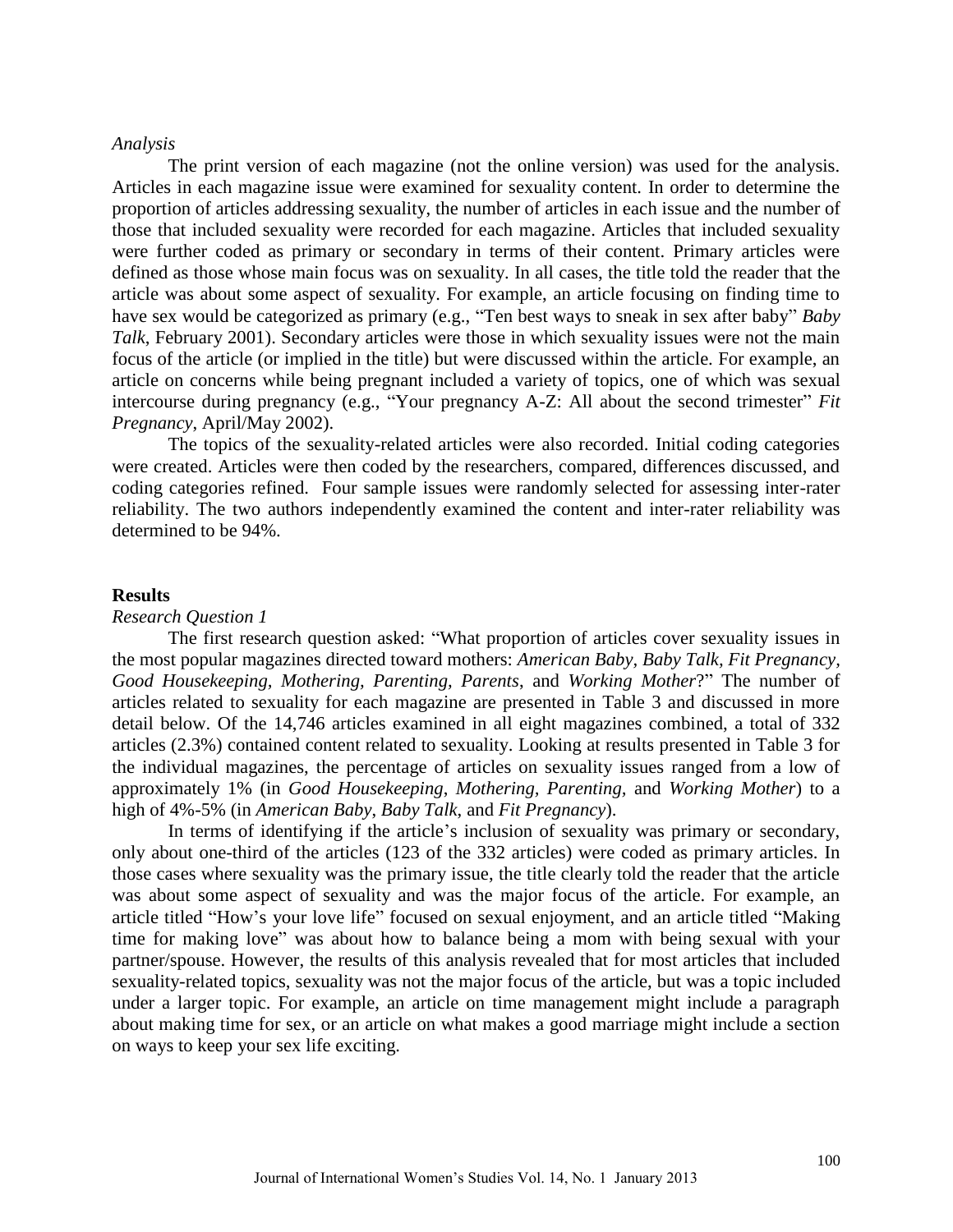## **Table 3**

| <b>Magazine Title</b> | Years<br>Analyzed | <b>Total Number</b><br>of Articles | Number of Sexuality-<br>Related Articles <sup>1</sup> | Proportion of<br><b>Sexuality Articles</b> |
|-----------------------|-------------------|------------------------------------|-------------------------------------------------------|--------------------------------------------|
| American Baby         | 1991-2010         | 884                                | 44 (23)                                               | 5.0%                                       |
| <b>Baby Talk</b>      | 1998-2010         | 949                                | 42(14)                                                | 4.4%                                       |
| Fit Pregnancy         | 2002-2010         | 851                                | 39(18)                                                | 4.6%                                       |
| Good Housekeeping     | 1991-2010         | 3,512                              | 43(13)                                                | 1.2%                                       |
| Mothering             | 1991-2010         | 1,034                              | 11(7)                                                 | 1.1%                                       |
| Parenting             | 1996-2010         | 3,083                              | 39(19)                                                | 1.3%                                       |
| Parents               | 1991-2010         | 3,101                              | 95(21)                                                | 3.1%                                       |
| <b>Working Mother</b> | 1991-2010         | 1,332                              | 19(8)                                                 | 1.4%                                       |
| Totals:               |                   | 14,746                             | 332 (123)                                             | 2.3%                                       |

*Number and proportion of articles related to sexuality for each magazine*

<sup>1</sup>The number in parentheses refers to the number of articles designated as primary. For example, 44 articles in *American Baby* contained content related to sexuality. Of these, sexuality was the primary focus of 23 articles; the 21others included sexuality as a secondary issue within an article, but it was not the main focus of the article.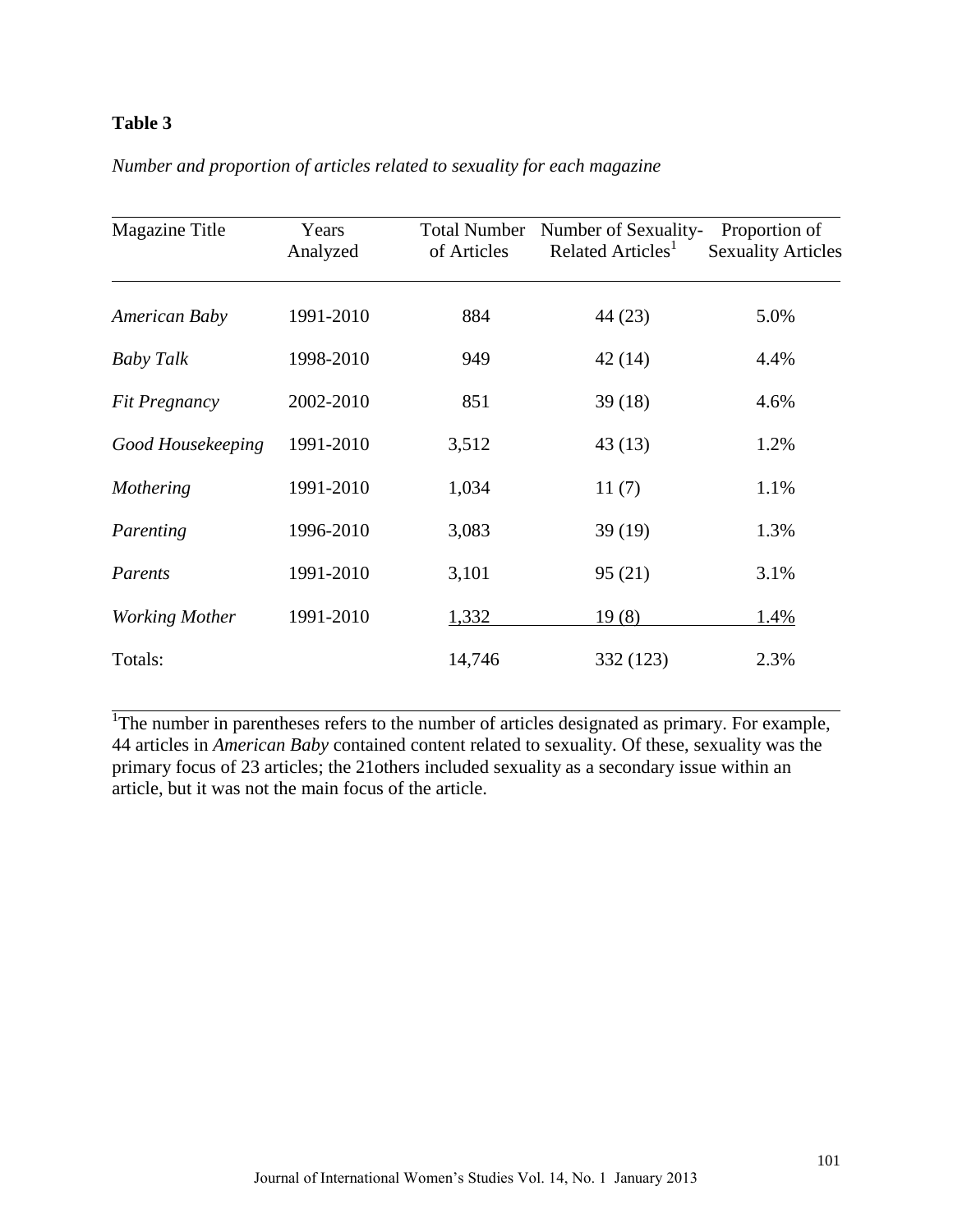### **Research Question 2**

The second research question examined those articles that included sexuality and asked, *"*What topics related to sexuality are discussed in these articles?" For the 332 articles that contained content on sexuality, their topics were coded into categories. Nine categories were identified: 1) Balancing children and a sex life; 2) Sex during pregnancy; 3) Sex following birth; 4) Looking sexy; 5) Being single and sex; 6) Birth control/protection; 6) Sexual desire; 8) Sexual functioning; and 9) Other. A description of each category is presented in Table 4.

## **Table 4**

*Categories of sexuality-related topics*

1. *Balancing children and a sex life*: This category includes articles that refer to how having children affects your sex life and how to balance children and intimacy with a partner. Discussions included what has worked for others and advice from experts such as marriage counselors. Examples of articles coded in this category include, "And Baby Makes Friction" (*Fit Pregnancy*) and "Sex after Children" (*Mothering*).

\_\_\_\_\_\_\_\_\_\_\_\_\_\_\_\_\_\_\_\_\_\_\_\_\_\_\_\_\_\_\_\_\_\_\_\_\_\_\_\_\_\_\_\_\_\_\_\_\_\_\_\_\_\_\_\_\_\_\_\_\_\_\_\_\_\_\_\_\_\_\_\_\_\_\_\_\_

- 2. *Sex during pregnancy*: This category includes articles that discuss having sex during pregnancy. Article topics included such things as sexual positions that work for pregnant women, and how one's sex life might be affected by being pregnant. Examples of articles coded in this category include, "Sex and Pregnancy" (*Parenting*) and "Bouncing Back" (*Baby Talk*).
- 3. *Sex following birth*: This category includes articles that talk about when you can resume having sex, getting back into a sexual routine, how your body has changed and what the experience of sex after birth might be like. Examples of articles coded in this category include, "The First Time" (*Fit Pregnancy*) and "Foot in Your Face" (*Mothering*).
- 4. *Looking sexy*: This category includes articles that talk about mothers being sexy. Article topics discussed such things as buying sexy lingerie, sexy clothing for going out in public, and why men find pregnant women attractive. Examples of articles coded in this category include, "Hot Mama" (*Fit Pregnancy*) and "Red Hot Mama" (*Working Mother*).
- 5. *Being single and sex*: This category includes articles that discuss sexuality issues for single mothers. Articles discuss topics such as finding time to date, having a partner spend the night for the first time, and finding time for sex with a boyfriend. Examples of articles coded in this category include, "The New Dating Game" (*Working Mother*) and "On Your Own" (*Fit Pregnancy*).
- 6. *Birth control*: This category includes articles that discuss forms of birth control. Articles discussed such things as which form of contraception would be best for women based on certain criteria or how to avoid getting pregnant. Examples of articles coded in this category include "Birth Control Choices" (*American Baby*) and "Birth Control After Baby" (*Parenting*).
- 7. *Desire*: This category includes articles that discuss sexual desire. Article topics include wanting or not wanting sex, feeling or not feeling desirable and fantasies. Examples of articles coded in this category include "Your Marriage, Only Hotter" (*Parents*) and "Wanted: An R-Rated Fantasy" (*Good Housekeeping*).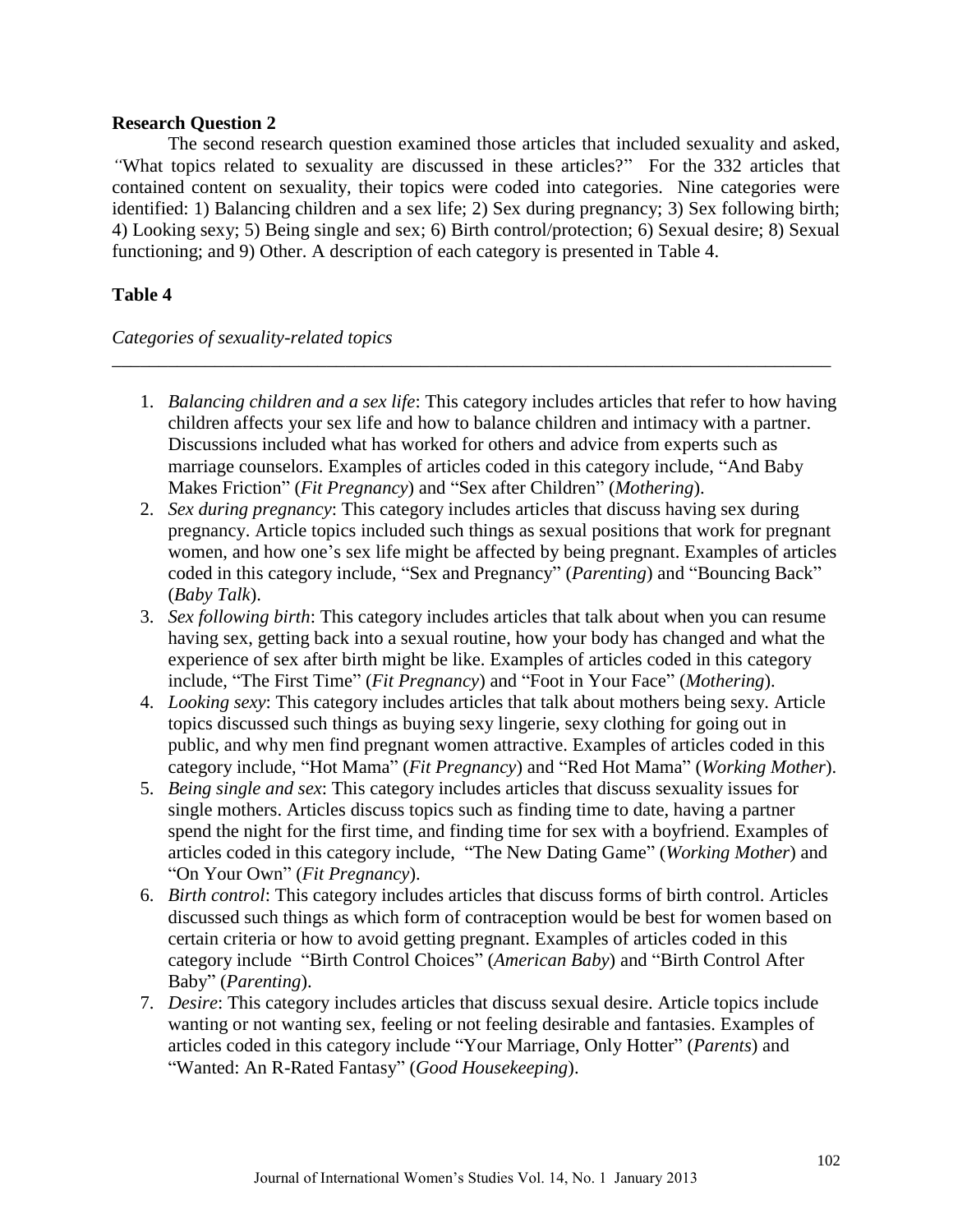- 8. *Sexual function*: This category includes articles that discuss sexual function. Article topics often include problems women have with sex such as a lack of achieving orgasm, vaginal dryness or pain during sex, and masturbation. Examples of articles coded in this category include, "Sex and Marriage" (*Parents*) and "Talking about Sex Q & A" (*American Baby*).
- 9. *Other*: This category includes articles that did not fit under any other category, and did not occur often enough to create an additional category. Examples of articles coded in this category include, "Sex, Lies, and TV" (*Good Housekeeping*) and "How to Talk About Sex" (*Parenting*).

In terms of the categories related to sexuality, the most common topic when examining all magazines was "Balancing children and a sex life" (27%). Over half of the sexuality-related articles in *Mothering*, *Parenting*, and (not surprising) *Working Mother* were in this category. The rest of the articles were fairly evenly distributed across the other sexuality categories of "Sex during pregnancy" (9%), "Sex after birth" (9%), "Looking sexy" (10%), "Birth control" (9%), "Sexual desire" (13%), and "Sexual function" (11%). Only 2% of articles focused on the category "Being single and sex."

The findings for each of the individual magazines by number and type of sexualityrelated articles are discussed below. The number and percentage of sexuality articles by categories are presented in Table 5. In some cases, and article was coded in more than one category. For example, the article, "Babyproof your sex life" in *Baby Talk* magazine (February 2007) was coded under three categories because it covered all three topics: "Balancing children and a sex life," "Sex during pregnancy," and "Sexual desire." This explains why, when adding the number of coding categories for a particular magazine, the total codes assigned exceeds the number of articles on sexuality-related issues.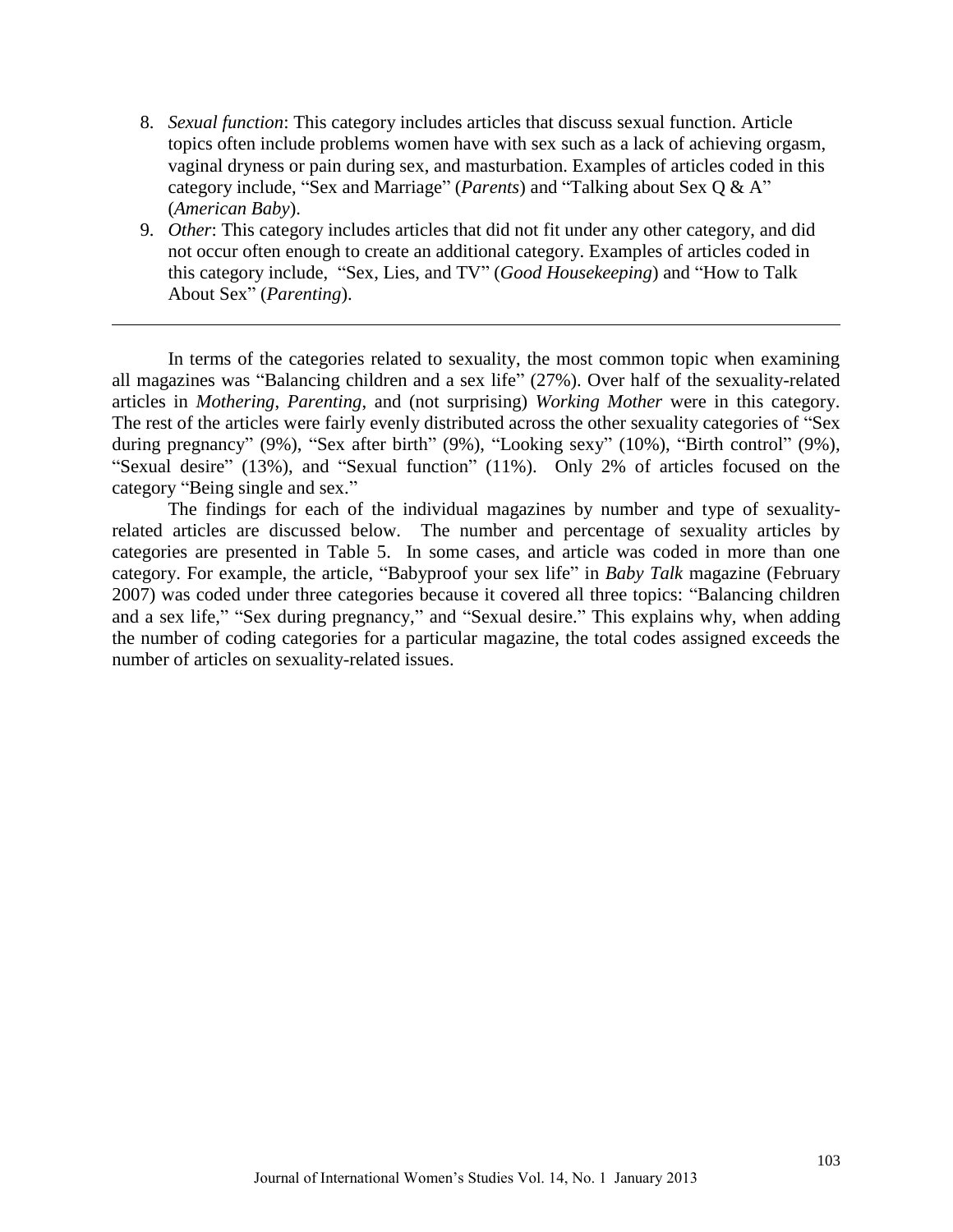## **Table 5**

|                                                                      | <b>Balance</b><br>children<br>$&$ sex | Sex during<br>pregnancy | Sex<br>after<br>birth | Looking<br>sexy | Being<br>single<br>$&$ sex | <b>Birth</b><br>Control | Sexual<br>Desire | Sexual<br>Function | Other            |
|----------------------------------------------------------------------|---------------------------------------|-------------------------|-----------------------|-----------------|----------------------------|-------------------------|------------------|--------------------|------------------|
| American Baby<br>$(n=44)$<br>$46 \text{ codes}$ <sup>1</sup>         | 17%<br>$(n=8)$                        | 7%<br>$(n=3)$           | 17%<br>$(n=8)$        | 11%<br>$(n=5)$  | 4%<br>$(n=2)$              | 15%<br>$(n=7)$          | 7%<br>$(n=3)$    | 13%<br>$(n=6)$     | 9%<br>$(n=4)$    |
| <b>Baby Talk</b><br>$(n=42)$<br>$45 \text{ codes}$ <sup>1</sup>      | 20%<br>$(n=9)$                        | 13%<br>$(n=6)$          | 13%<br>$(n=6)$        | 15%<br>$(n=7)$  | 2%<br>$(n=1)$              | 18%<br>$(n=8)$          | 13%<br>$(n=6)$   | 2%<br>$(n=1)$      | 4%<br>$(n=2)$    |
| Fit Pregnancy<br>$(n=39)$<br>$48 \text{ codes}$ <sup>1</sup>         | 13%<br>$(n=6)$                        | 29%<br>$(n=14)$         | 15%<br>$(n=7)$        | 17%<br>$(n=8)$  | 2%<br>$(n=1)$              | 2%<br>$(n=1)$           | 2%<br>$(n=1)$    | 17%<br>$(n=8)$     | 4%<br>$(n=2)$    |
| Good<br>Housekeeping<br>$(n=43)$<br>$46 \text{ codes}$ <sup>1</sup>  | 17%<br>$(n=8)$                        | 0%<br>$(n=0)$           | 0%<br>$(n=0)$         | 7%<br>$(n=3)$   | 2%<br>$(n=1)$              | 7%<br>$(n=3)$           | 26%<br>$(n=12)$  | 13%<br>$(n=6)$     | 28%<br>$(n=13)$  |
| Mothering<br>$(n=11)$<br>$12 \text{ codes}$ <sup>1</sup>             | 75%<br>$(n=9)$                        | 0%<br>$(n=0)$           | 8%<br>$(n=1)$         | 8%<br>$(n=1)$   | 0%<br>$(n=0)$              | 0%<br>$(n=0)$           | $0\%$<br>$(n=0)$ | 0%<br>$(n=0)$      | 8%<br>$(n=1)$    |
| Parenting<br>$(n=39)$<br>41 $\mathrm{codes}^1$                       | 51%<br>$(n=21)$                       | 7%<br>$(n=3)$           | 10%<br>$(n=4)$        | 3%<br>$(n=1)$   | 0%<br>$(n=0)$              | 12%<br>$(n=5)$          | 10%<br>$(n=4)$   | 0%<br>$(n=0)$      | 7%<br>$(n=3)$    |
| Parents<br>$(n=95)$<br>$104 \text{ codes}$ <sup>1</sup>              | 24%<br>$(n=25)$                       | 5%<br>$(n=5)$           | 8%<br>$(n=8)$         | 9%<br>$(n=9)$   | 1%<br>$(n=1)$              | 7%<br>$(n=7)$           | 21%<br>$(n=22)$  | 19%<br>$(n=20)$    | 7%<br>$(n=7)$    |
| <b>Working Mother</b><br>$(n=19)$<br>$21 \text{ codes}$ <sup>1</sup> | 57%<br>$(n=12)$                       | 5%<br>$(n=1)$           | 0%<br>$(n=0)$         | 10%<br>$(n=2)$  | 14%<br>$(n=3)$             | 14%<br>$(n=3)$          | 0%<br>$(n=0)$    | 0%<br>$(n=0)$      | $0\%$<br>$(n=0)$ |
| Total<br>$(n-332)$<br>363 codes                                      | 27%<br>$(n=98)$                       | 9%<br>$(n=32)$          | 9%<br>$(n=34)$        | 10%<br>$(n=36)$ | 2%<br>$(n=9)$              | 9%<br>$(n=34)$          | 13%<br>$(n=48)$  | 11%<br>$(n=41)$    | 9%<br>$(n=32)$   |

*Categories of sexuality-related articles and percentage of those articles within each category*<sup>1</sup>

<sup>1</sup> Some articles were coded in more than one category. This explains why, when adding the number of codes for a magazine, the total exceeds the number of sexuality-related articles.

#### **Content analysis of** *American Baby*

A total of 884 articles over 20 years (1991-2010) were analyzed for content on sexuality. Results for *American Baby* had the highest percentage of articles (5%; n=44) related to sexuality issues. In addition, of these 44 articles, half were identified as primary articles in which the main focus of the article was sexuality. The most common categories were "Balancing children and a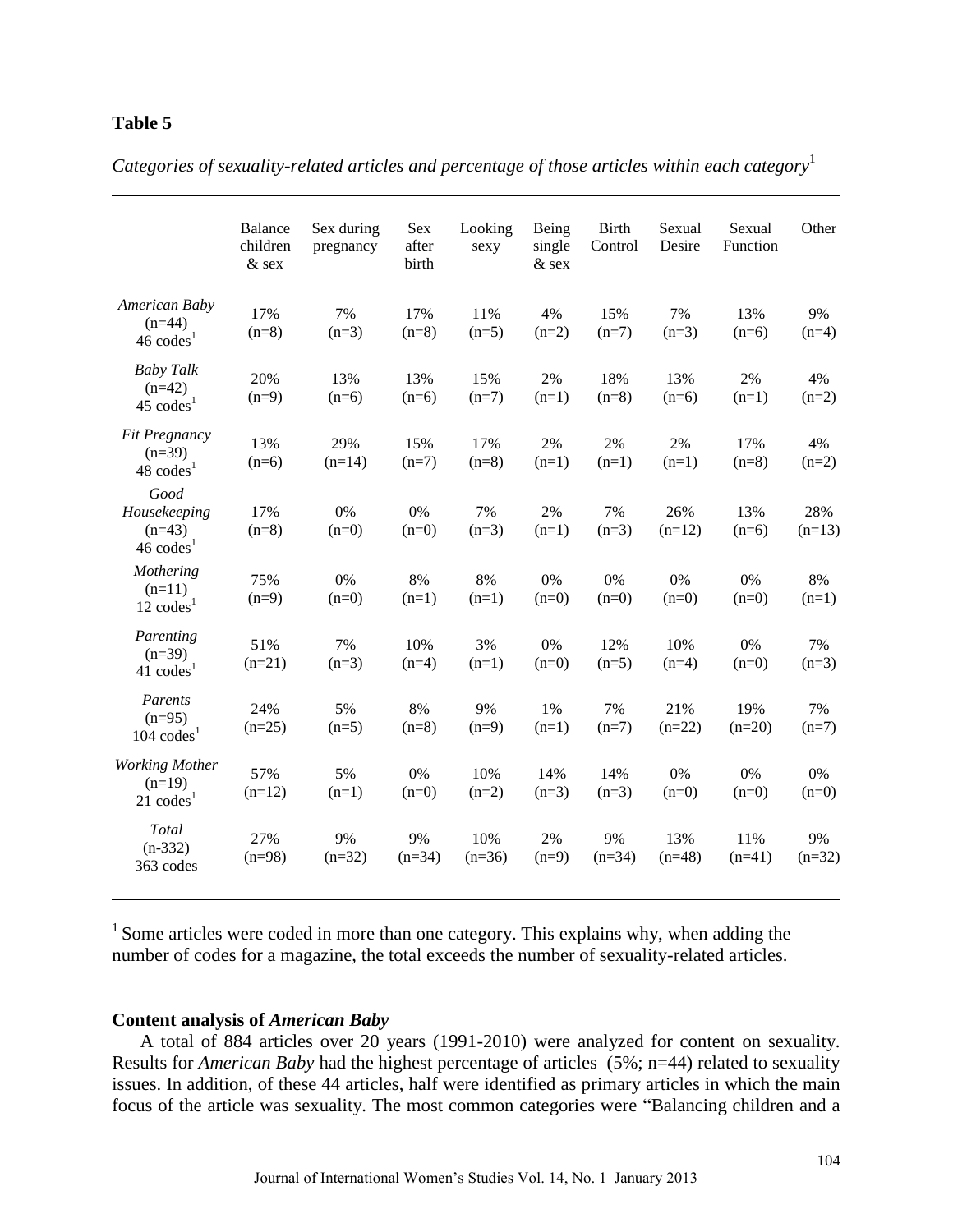sex life" (17%), "Sex after birth" (17%), followed by "Birth control" (15%) and "Sexual function" (13%). Examples of article titles include:

- *Talking about sex: Q & A* (frequent column until 2004)
- *Sex, money, diapers* (November 1998)
- *Pregnant and sexy* (November 1999)
- *Birth control after baby* (November 2003)
- *My toddler saw me having sex! Will she be okay?* (December 2005)

### **Content analysis of** *Baby Talk*

A total of 949 articles over 13 years (1998-2010) were analyzed for sexuality content. Results for *Baby Talk* magazine revealed one of the higher percentages of articles (4.4%; n=42) that included sexuality. One-third of the articles (n=14) were identified as primary articles in which the major focus was sexuality. For the 42 articles, the topics were wide-ranging from "Balancing children and sex" (20%), "Birth control" and "Looking sexy" (15%) to "Sex during pregnancy" (13%), "Sex after birth (13%), and "Sexual desire" (13%). Examples of article titles appearing in *Baby Talk* include:

- *In the mood for love - or not* (Jun/Jul 1998)
- *10 best ways to sneak in sex after baby* (February 2001)
- *Why pregnant women are sexy* (February 2004)
- *Not in the mood?* (February 2005)
- *Babyproof your sex life* (February 2007)

#### **Content analysis of** *Fit Pregnancy*

A total of 851 articles over 9 years (2002-2010) were analyzed for content. Results for *Fit Pregnancy* had one of the highest percentages (4.6%) of articles related to sexuality. Of these 39 articles, sexuality was the primary focus in nearly half the articles (18 of 39). Given the title of the magazine and its readership focus, it was not surprising that the category with the highest percentage of articles was "Sex during pregnancy" (29%). And although articles covered the range of topics, more were on "Looking sexy" (17%), "Sexual function" (17%), "Sex after birth" (15%), and "Balancing children and a sex life" (13%). Examples of article titles found in *Fit Pregnancy* include:

- *Practice safe sexiness* (Aug/Sept 2003)
- *Forget about sex* (Aug/Sept 2003)
- *Are you okay down there?* (Aug/Sept 2005)
- *Giving birth won't spoil your sex life* (Feb/Mar 2007)
- *The pregnancy orgasm* (Oct/Nov 2009)

#### **Content analysis of** *Good Housekeeping*

A total of 3,512 articles over 20 years (1991-2010) were analyzed for sexuality content. Results for *Good Housekeeping* showed that 1.2% of articles (n=43) were related to sexuality issues. Of these 43 articles, few (13 out of 43) included sexuality as a primary issue; in most cases the topic was included in other more general articles. One-quarter of articles were categorized as "Sexual desire" (26%), followed by "Balancing children and sex" (17%) and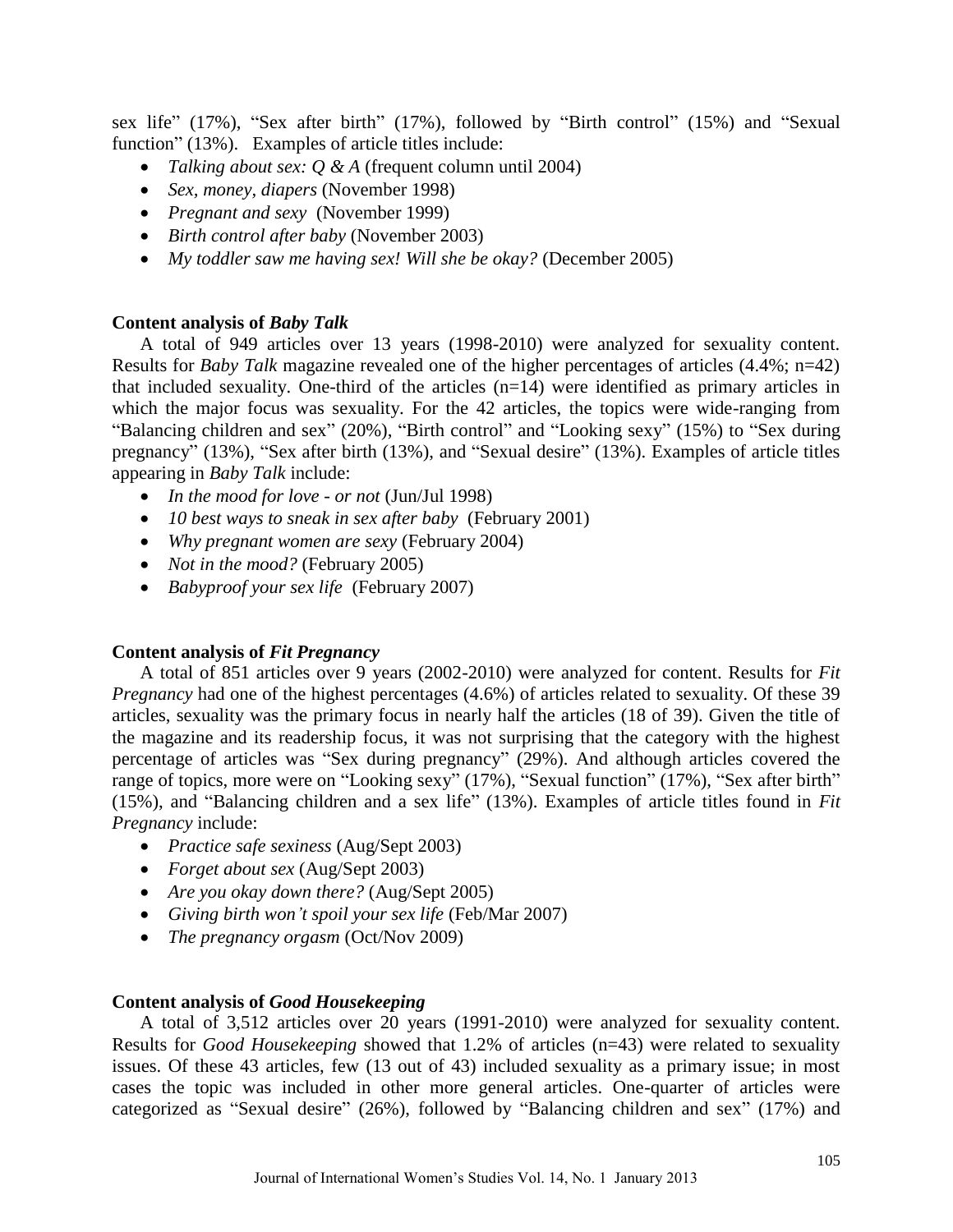"Sexual function" (13%). One-third of the sexuality-related articles in this magazine were coded as "Other" (28%) and were commonly found within a regular Q&A feature column entitled, "Your questions answered." Sexuality questions were wide-ranging and often did not fit under the other specific topic areas. Some examples of articles on sexuality appearing in *Good Housekeeping* include:

- *Sex life fading?* (February 1996)
- *The quiz that could change your sex life* (August 2001)
- *What makes you feel sexy?* (February 2003)
- *Not tonight honey* (February 2007)
- *7 new date-night ideas* (February 2009)

## **Content analysis of** *Mothering*

A total of 1,034 articles over 20 years (1991-2010) were analyzed for sexuality content. Results for *Mothering* revealed that 1.1% of articles (n=11) were related to sexuality, and 7 of the 11 articles had sexuality as the primary focus. For these 11 articles, nearly all (75%) were on the topic of "Balancing children and sex." Examples of titles of articles in *Mothering* magazine include:

- *Sex Cool* (Summer 1991)
- *Sex after children* (Summer 1991)
- *When lovers become parents* (Winter 1996)
- *You sexy mama* (Jan/Feb 2000)
- *Just don't touch my breasts!* (Jan/Feb 2000)

## **Content analysis of** *Parenting*

A total of 3,083 articles over 15 years (1996-2010) were analyzed for content. Results for *Parenting* revealed that 1.3% of articles (n=39) were related to sexuality, and nearly half of those (19 of the 39) had sexuality as the primary focus. While articles were coded across all the different categories, half were about the topic "Balancing children and sex" (51%). Considering the title of the magazine, this is not surprising that many of the sexuality articles would be about how to balance time spent parenting with sexuality. Examples of article titles in *Parenting* magazine include:

- *Birth control after the baby* (May 1998)
- *Sex after baby* (August 1999)
- *Pregnant sex: Everything you need to know* (November 2001)
- *How to make love to a mom* (November 2004)
- *Another reason sex is good for you* (November 2005)

## **Content analysis of** *Parents*

A total of 3,101 articles over 20 years (1991-2010) were analyzed for sexuality content. Results for *Parents* magazine revealed that 3.1 % of articles (n=95) were related to sexuality (much higher than the 1% found in *Good Housekeeping*, *Mothering*, *Parenting*, and *Working Mother*), although sexuality was rarely the primary issue in these articles. Although the 95 articles that included sexuality covered a range of topics, the most common were "Balancing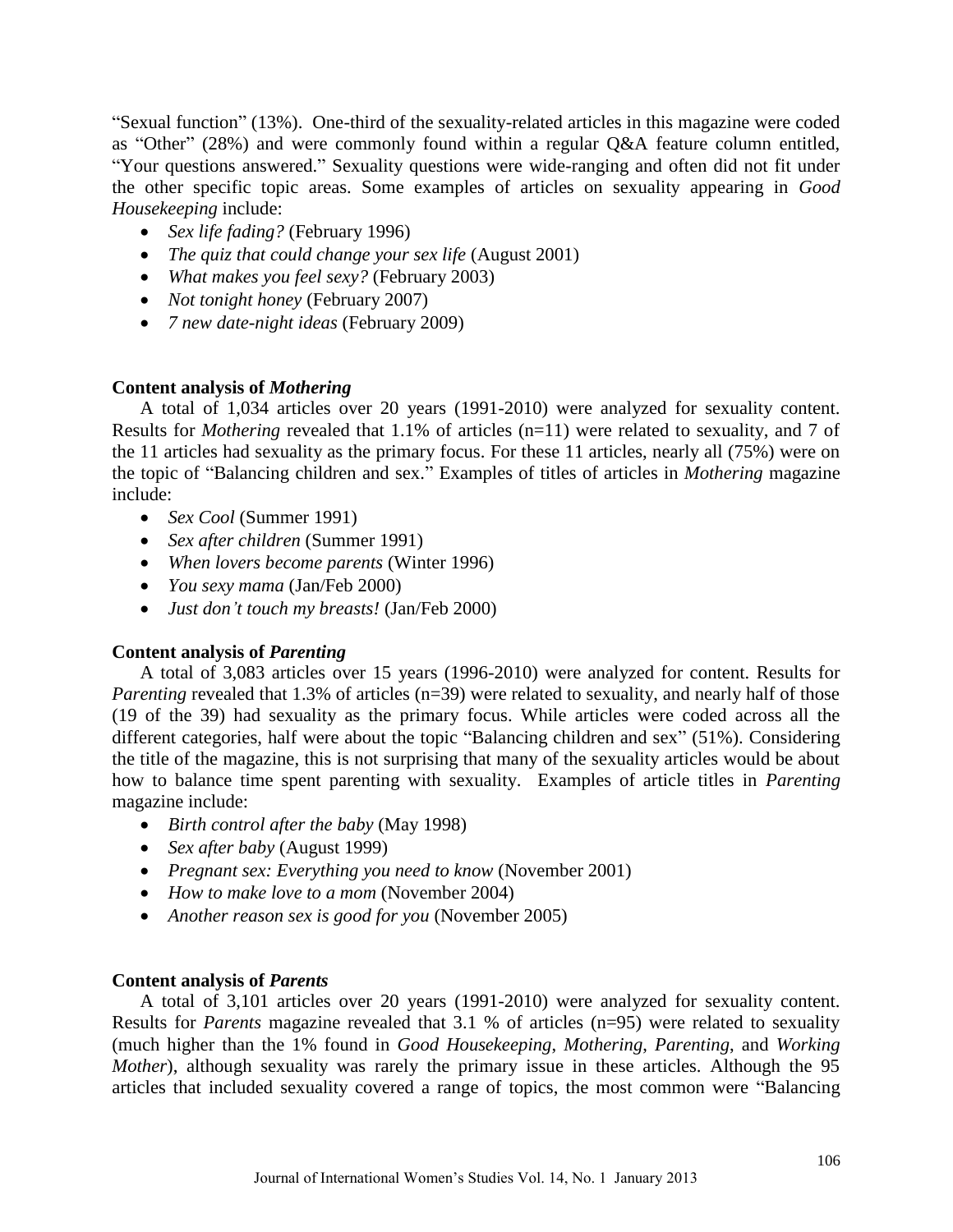children and sex" (24%,), "Sexual desire" (21%), and "Sexual function." Examples of sexualityrelated article titles include:

- *Sex & Marriage* (regular column from 1997-2004)
- *The single mom's guide to dating* (November 1999)
- *Behind the bedroom door* (November 2002)
- *Steps to a sexier you* (February 2004)
- *Pregnancy sex uncensored* (May 2006)

## **Content analysis of** *Working Mother*

A total of 1,332 articles over 20 years (1991-2010) were analyzed for sexuality content. Results for *Working Mother* revealed that 1.4% of articles (n=19) were related to sexuality, and less than half had sexuality as the primary focus (8 of the 19). Not surprising, over half of the articles reflected the magazine's title of a working mother balancing her life as a parent- in this case, "Balancing children and sex" (57%). This was the one magazine that had the highest percentage of articles on "Being single and sex" (14%). Other common topics were "Birth control" (14%) and "Looking sexy" (10%). Examples of article titles in *Working Mother* include:

- *Making time for making love (*February 1991)
- *Happiness: Sex & Sensibility* (November 2001)
- *All I really want for Mother's Day is a sex life* (May 2003)
- *How's your sex life?* (Feb/March 2007)
- *Hot mama: Results from online sex survey* (Feb/March 2009)

## **Research Question 3**

The third and final research question asked, "Has there been an increase in sexualityrelated content in these magazines over 20 years?" The number of articles with sexuality-related content was found to range between 0-11 articles per year, with an average of three articles per year. See Table 6. Results did not reveal a significant increase since 1991 in articles containing sexuality content. Analysis of linear regression results indicates that the total number of sexuality-related articles did not change over time (*p =* .382).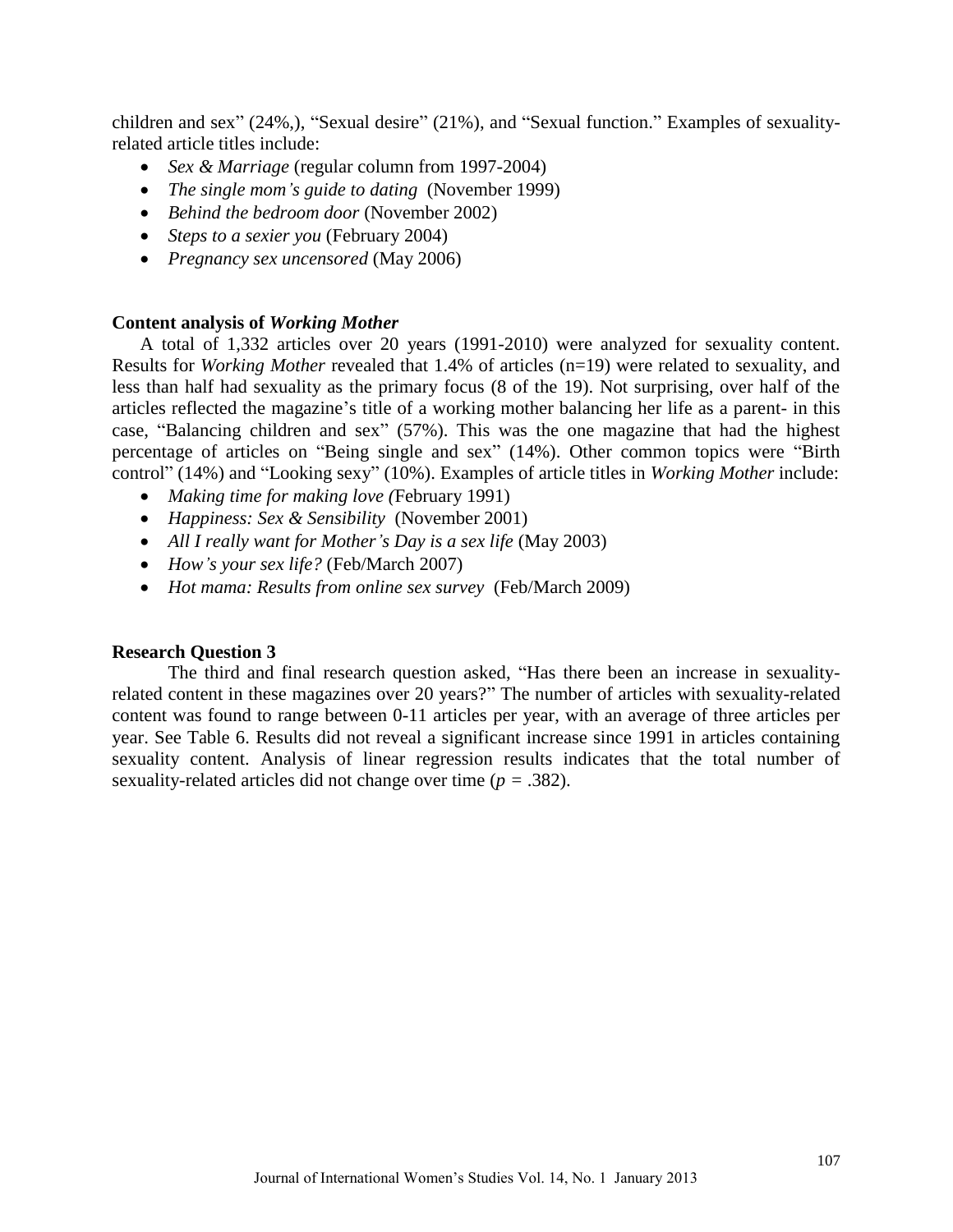# **Table 6**

| 199                   | American<br><b>Baby</b>     | <b>Baby</b><br>$\it{Talk}$ | Fit<br>Pregnancy | Good<br>Housekeeping | Motheri<br>ng    | Parenti<br>ng    | Paren<br>$\sqrt{ts}$        | Working<br>Mother | <b>Tot</b><br>al<br>13 |
|-----------------------|-----------------------------|----------------------------|------------------|----------------------|------------------|------------------|-----------------------------|-------------------|------------------------|
| $\mathbf{1}$          | $\boldsymbol{2}$            | $\rm NA$                   | $\rm NA$         | $\mathfrak{Z}$       | $\mathfrak{Z}$   | $\rm NA$         | $\sqrt{2}$                  | 3                 |                        |
| 199<br>$\overline{2}$ | $\mathbf{1}$                | $\rm NA$                   | <b>NA</b>        | $\overline{4}$       | $\boldsymbol{0}$ | $\rm NA$         | $\boldsymbol{2}$            | $\boldsymbol{0}$  | $\overline{7}$         |
| 199<br>3              | $\mathfrak{Z}$              | $\rm NA$                   | NA               | $\overline{4}$       | $\boldsymbol{0}$ | $\rm NA$         | $\mathfrak{Z}$              | $\boldsymbol{0}$  | 10                     |
| 199<br>$\overline{4}$ | $\sqrt{2}$                  | $\rm NA$                   | $\rm NA$         | $\sqrt{2}$           | $\boldsymbol{0}$ | $\rm NA$         | $\ensuremath{\mathfrak{Z}}$ | $\boldsymbol{0}$  | $\overline{7}$         |
| 199<br>5              | $\ensuremath{\mathfrak{Z}}$ | $\rm NA$                   | NA               | $\sqrt{5}$           | $1\,$            | $\rm NA$         | $\overline{4}$              | $\boldsymbol{0}$  | 13                     |
| 199<br>6              | $\sqrt{2}$                  | $\rm NA$                   | NA               | $\mathfrak{Z}$       | $1\,$            | $\,1\,$          | $\mathfrak{Z}$              | $\boldsymbol{0}$  | 10                     |
| 199<br>$\tau$         | $\sqrt{2}$                  | $\rm NA$                   | $\rm NA$         | $\sqrt{5}$           | $\boldsymbol{0}$ | $\sqrt{2}$       | $\tau$                      | $\mathbf 1$       | 17                     |
| 199<br>8              | $\mathfrak{Z}$              | $\overline{4}$             | NA               | $\sqrt{2}$           | $\boldsymbol{0}$ | $\sqrt{2}$       | $\boldsymbol{7}$            | $\boldsymbol{0}$  | 18                     |
| 199<br>9              | $\mathfrak{Z}$              | $\mathfrak{Z}$             | <b>NA</b>        | $\mathfrak{Z}$       | $\mathbf{1}$     | $\boldsymbol{2}$ | $\boldsymbol{7}$            | $\overline{c}$    | 21                     |
| 200<br>$\overline{0}$ | $\sqrt{2}$                  | $\overline{4}$             | $\rm NA$         | $\boldsymbol{0}$     | $\mathfrak{Z}$   | $\mathbf{1}$     | $\overline{4}$              | $\mathbf{1}$      | 15                     |
| 200<br>$\mathbf{1}$   | $\overline{4}$              | $\sqrt{2}$                 | <b>NA</b>        | 3                    | $\boldsymbol{0}$ | 5                | $\sqrt{6}$                  | $\sqrt{2}$        | 22                     |
| 200<br>$\overline{2}$ | $\sqrt{2}$                  | $\mathbf{1}$               | $\overline{4}$   | $\boldsymbol{0}$     | $\boldsymbol{0}$ | $\mathbf{1}$     | $\boldsymbol{7}$            | $\mathbf{1}$      | 16                     |
| 200<br>$\overline{3}$ | $\overline{4}$              | $\mathbf{1}$               | $\tau$           | $\mathbf{1}$         | $\boldsymbol{0}$ | 5                | $\sqrt{6}$                  | $\overline{c}$    | 26                     |
| 200<br>$\overline{4}$ | $\mathbf{1}$                | 5                          | $\sqrt{5}$       | $\boldsymbol{0}$     | $\boldsymbol{0}$ | $\overline{4}$   | $\overline{4}$              | $\boldsymbol{0}$  | 19                     |
| 200<br>5              | $\sqrt{2}$                  | $\sqrt{5}$                 | 5                | $\boldsymbol{0}$     | $\boldsymbol{0}$ | $\sqrt{6}$       | 11                          | $\overline{c}$    | 31                     |
| 200<br>6              | $\boldsymbol{0}$            | $\overline{4}$             | $\boldsymbol{7}$ | $\,1$                | $\boldsymbol{0}$ | $\sqrt{2}$       | $\boldsymbol{9}$            | $\mathbf{1}$      | 24                     |
| 200<br>$\tau$         | $1\,$                       | $\mathfrak{Z}$             | $\sqrt{2}$       | $\mathfrak{Z}$       | $\boldsymbol{0}$ | $\boldsymbol{2}$ | $\,1$                       | $\mathbf{1}$      | 13                     |
| 200<br>$8\,$          | $\sqrt{2}$                  | $\mathfrak{Z}$             | 4                | $\sqrt{2}$           | $\mathbf{1}$     | $\mathfrak{Z}$   | 4                           | $\mathbf{1}$      | 20                     |
| $200\,$<br>9          | $\boldsymbol{2}$            | $\overline{4}$             | $\mathfrak{Z}$   | $\mathbf{1}$         | $\mathbf 1$      | $\,1\,$          | $\sqrt{2}$                  | $\,1$             | $15\,$                 |
| 201<br>$\mathbf{0}$   | 3                           | $\mathfrak{Z}$             | $\sqrt{2}$       | $\,1\,$              | $\boldsymbol{0}$ | $\sqrt{2}$       | $\sqrt{3}$                  | $\mathbf{1}$      | 15                     |
| <b>Tot</b><br>a       | 44                          | 42                         | 39               | 43                   | 11               | 39               | 95                          | 19                | 332                    |

*Number of articles on sexuality by magazine and year (N=332)*

NA= Magazine not available; from 1991 to 2001 some magazines were not available for analysis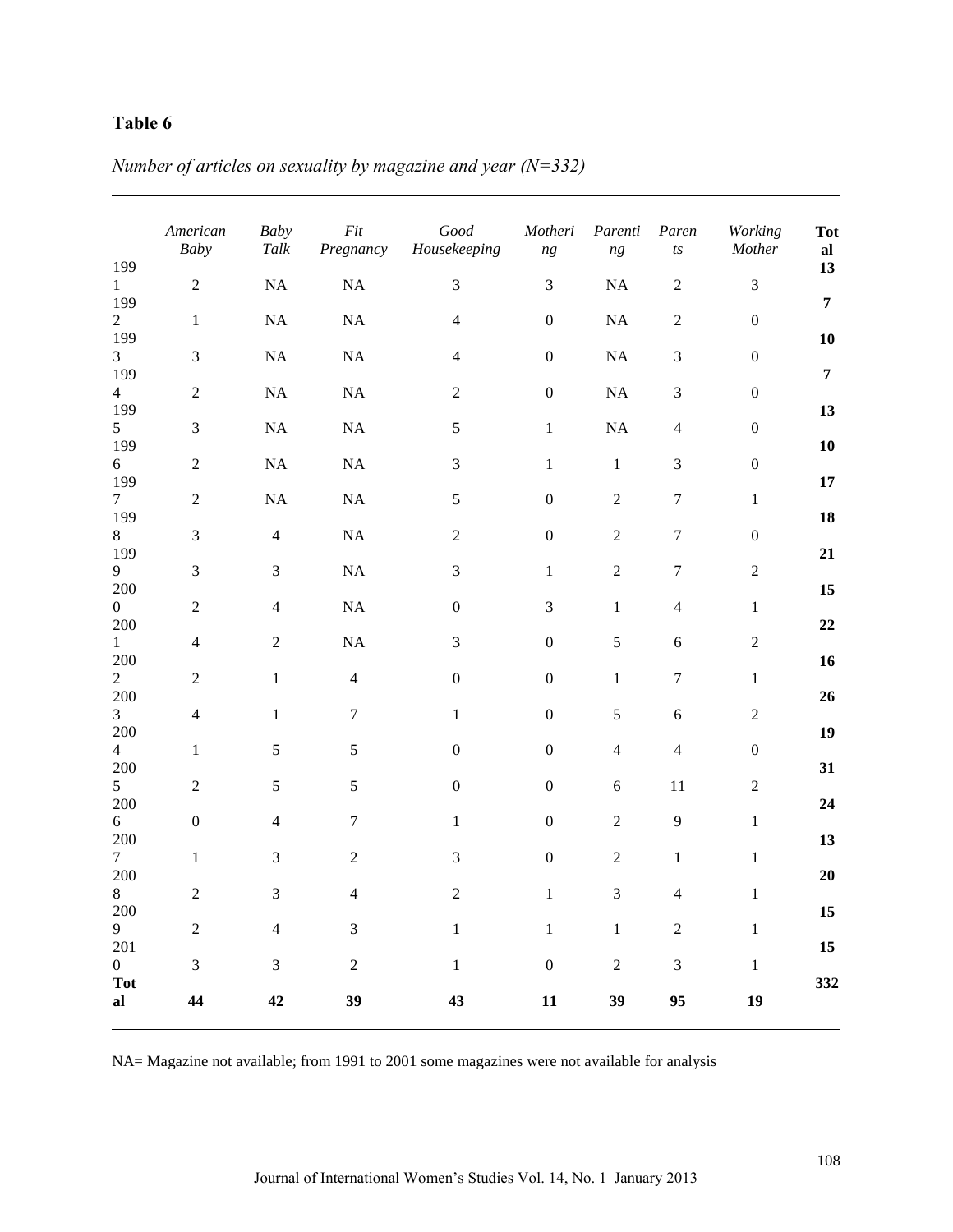#### **Discussion**

The results of this exploratory study of the content of parenting magazines provide insight on the inclusion of articles on sexuality. As noted earlier, there is a link between motherhood and sexuality, which often affects a woman's sense of herself as a sexual person (Daniluk, 1998). New or expectant mothers may turn to parenting magazines to understand their sexual feelings when breastfeeding their child, or to make sense of the changes in their intimate relationships and levels of sexual desire during the early years of parenting. By having such articles in parenting magazines, the implied message is that she has more than her identity as a mother, but is acknowledged as a sexual person with continuing desires and interests. However, as the findings of the content analysis of such magazines reveal, by turning to parenting magazines, mothers will find little acknowledgement and few answers to their questions.

The content analysis revealed that of the thousands of articles examined across a range of popular parenting magazines read by mothers, only a handful of articles dealt with sexuality as a primary focus, and in some cases it was only remotely addressed as a secondary issue. The magazines that included the highest proportion of sexuality-related articles were *American Baby* (5%), *Fit Pregnancy* (4.6%), and *Baby Talk* (4.4%). Of their combined total of 2,684 articles analyzed for sexuality content in these three magazines, 125 articles dealt with sexuality-related topics. It should be noted that even though these magazines had the most articles on sexuality, less than half of the articles dealt primarily with sexuality; most included sexuality as a secondary issue – meaning it was buried within an article on another topic. Other magazines with larger readerships had virtually no articles at all. *Good Housekeeping, Mothering, Parenting,* and *Working Mother* had only about 1% of articles that addressed sexuality issues. Many of the magazines, which in some cases reach literally millions of mothers (e.g., *Good Housekeeping, Parenting*, and *Parents*), missed the opportunity to inform their readers about various sexuality topics that, according to Daniluk (1998), are central to motherhood. The fact that sexuality is rarely discussed in these magazines could be viewed as a disservice to their readers who have an interest in a variety of sexuality topics. Clearly, as mothers, women face a range of issues that are addressed in these magazines (e.g., balancing work and family, child care, meal times, discipline, to what toys to buy and how to handle the stress). Sexuality is also a part of the issues she faces. The results could inform editors of magazines geared for mothers who may want to consider expanding their content to include more information related to sexuality.

While there were a relatively small number of articles devoted to sexuality (332 out of 14,746 or 2.3%), those that were included covered a wide range of topics related to sexuality. Topics ran the gamut from sex during pregnancy and after the birth, to contraception, sexual desire and sexual functioning. The most common topic was "Balancing children and a sex life." In fact, over half the articles dealing with sexuality in *Mothering, Parenting,* and *Working Mother* were on this topic. On the other hand, issues that one might expect a pregnant or parenting woman to confront, such as concerns about desire or sexual functioning, were given very little attention in many magazines. Women who might have questions or concerns in these areas were often met with silence. In addition, sexual issues for single mothers were rarely discussed, and only a handful of articles out of 14,746 mentioned sexual issues in a same-sex relationship. It was implied or assumed in most articles that the mother was in a heterosexual marriage. Even *Mothering* magazine, which describes itself as a "non-conventional parenting magazine," devoted no time to issues of single mothers and sex, or even the more general issue of mothers and sexual desire.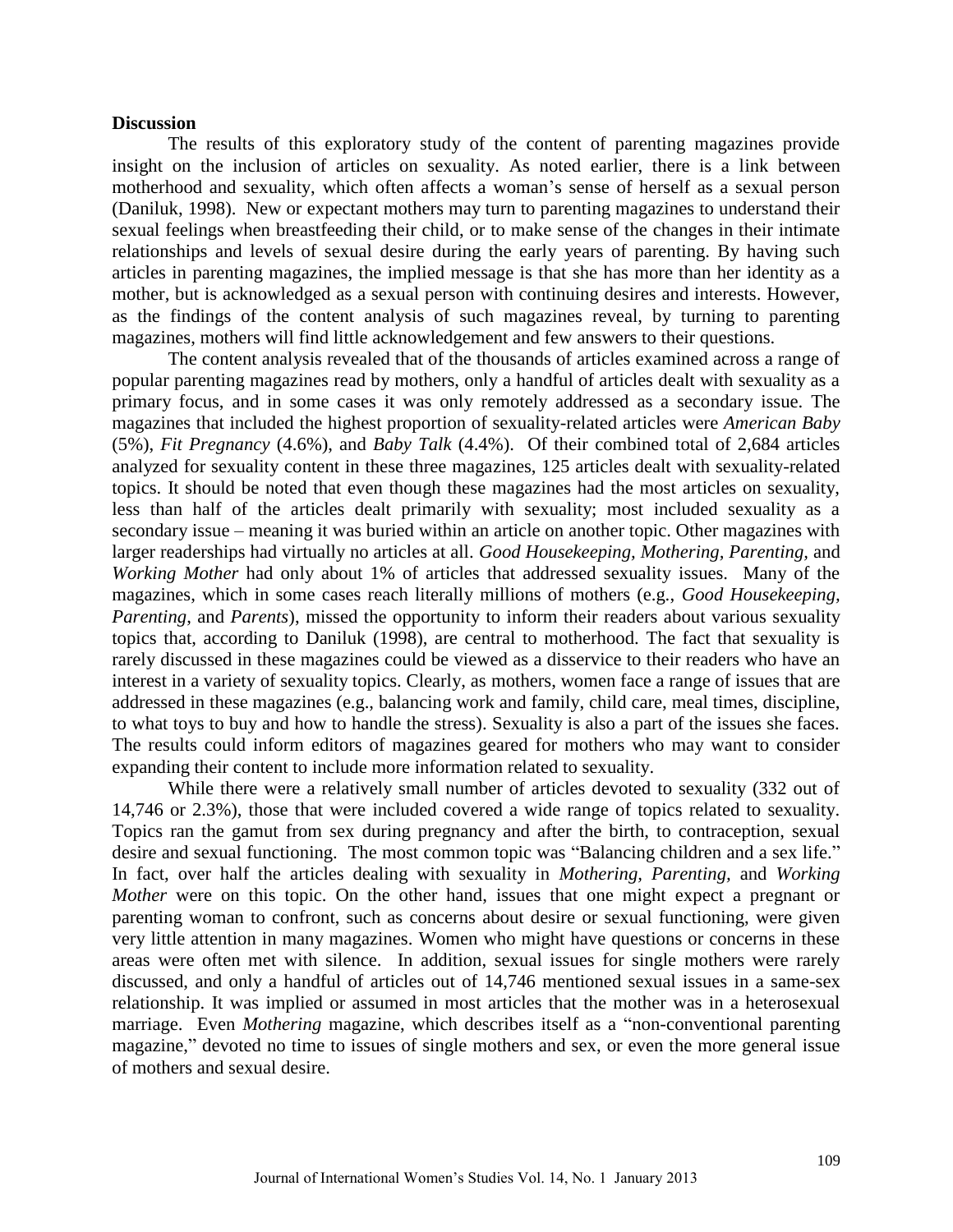Finally, the results did not find a significant change in the number of sexuality-related articles appearing in these magazines over time. In fact, for some individual magazines, there was a slight decrease over the twenty years. For example, some magazines had regular feature articles related to sexuality but stopped running them. Specifically, *American Baby* featured a regular column entitled "Talking about Sex: Q & A" until 2004 when it stopped appearing. In another example of the decline in sexuality-related articles, *Parents* magazine featured a column entitled "Love and Marriage Q & A" which in 1995 changed to "Marriage Q & A;" in 1997 it changed the column title to "Sex & Marriage," but in 2004 changed it to a more general column titled, "Together Time."

### **Limitations and Directions for Future Research**

One limitation of this study had to do with access to earlier issues of some of the magazines. While the initial intent of this research project was to analyze the selected magazines geared for mothers from 1991 to 2010, some magazines were not available for the entire time period. Due to the publication start date or limited library holdings available through a national library search, only five of the eight magazines were available for the entire time period selected for study. In the case of limited library holdings, the researchers contacted the magazine's publishing company for back issues but requests were unable to be filled. Another limitation was the possibility that more sexuality-related articles may have been found in other issues not selected for analysis. While four issues across the four seasons of each year were selected, there is a possibility that different results would be found if other issues had been chosen. A third limitation was the possibility that an article contained sexuality content as a secondary issue but was missed by the researchers. Due to the fact that so few articles had the word "sex" or "sexuality" in the title, this meant the researchers had to carefully read through all the articles that might remotely discuss sexuality to look for relevant content. For example, an article focusing on great summer vacations for your family might include a section on sexuality issues (e.g. how to find time for romance despite having the children around) but one would need to read through the entire article to find this. Despite our best efforts, it is possible that there were articles that included content on sexuality as a secondary issue that were missed.

Those desiring to pursue content analysis of magazines might consider ways to increase access to older publications and to a wider range of magazines read by mothers. This study focused on the eight most popular magazines geared for pregnant and parenting women. Future research might focus on a wider range of women's magazines, as well as those marketed to diverse groups. Perhaps other women's magazines (not necessarily geared to mothers) contain more articles on sexuality issues unique to mothers and therefore provide some of the needed information that mothers will not find in specific parenting magazines. In addition, future research might consider the typical age of the children the mother is responsible for. Although *Good Housekeeping* repeatedly headed the list of popular magazines for mothers, their children may be much older than those of mothers who read *American Baby*. Perhaps this has an impact on the type of sexuality-related articles, although the findings from this exploratory study do not appear to support this. In addition, one might consider that many women are not just the mother of a newborn, but may have children that span a wide age-range. A final suggestion for future research would be to compare the content available through online parenting magazine subscriptions versus the content available in print magazines. Perhaps the availability of sexuality-related articles online allows for greater access to such content.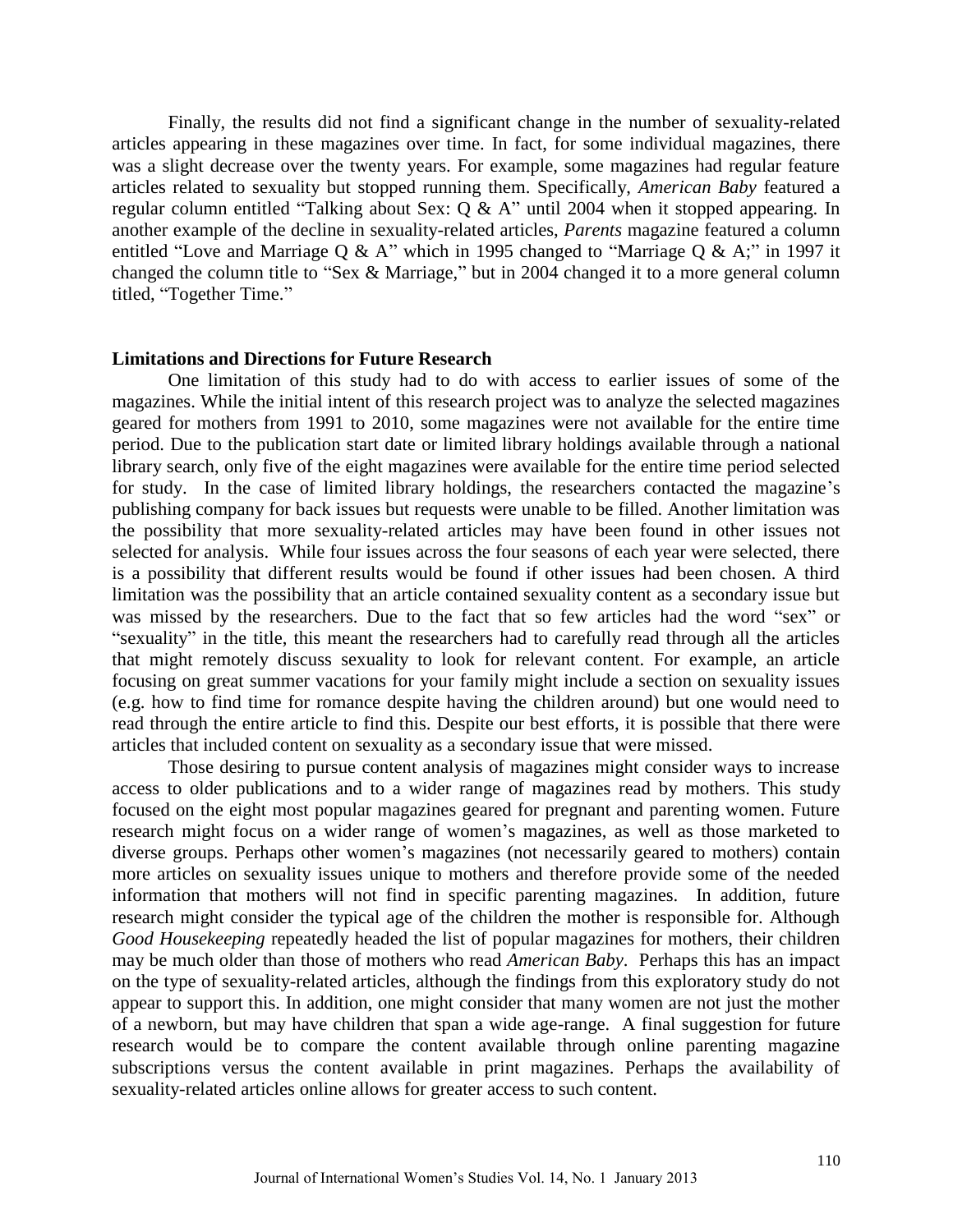#### **Conclusion**

Mothers have many questions and concerns about sexuality. Magazines targeted to mothers have a great opportunity to address these issues and acknowledge concerns that many of their readers share by including such articles. Unfortunately, the content analyses of these eight parenting magazines revealed that many have missed the opportunity to respond to their audience's questions surrounding sexuality. On the one hand, there has been an acknowledgement of pregnant women and new mothers as sexual, as boldly portrayed by the covers of popular magazines, such as those featuring Demi Moore and other celebrities. However, the findings from this research demonstrate that this acknowledgement of mothers as sexual is only superficial. It stops at the cover. The content of these magazines do not seem to suggest that there is a link between motherhood and sexuality, but that the two remain mutually exclusive.

#### **References**

- Barbach, L. (2000*). For yourself: The fulfillment of female sexuality.* New York, NY: Penguin.
- Daniluk, J.C. (1998). *Women's sexuality across the lifespan: Challenging myths, creating meanings.* New York, NY: Guilford Press.
- Dobscha, S. (2006). The changing image of women in American society: What do pregnant women represent in advertising*. Advertising & Society Review*. http://muse.jhu.edu/journals/asr/v007/7.3dobscha.html
- Ellison, C.R. (2000). *Women's sexualities: Generations of women share intimate secrets of sexual self-acceptance.* Oakland, CA: New Harbinger Publications.
- Foley, S., Kope, S.A., Sugrus, D.P. (2002). *Sex matters for women: A complete guide to taking care of yourself sexually.* New York, NY: Guilford Press.
- Iovine, V. (1995). *The girlfriend's guide to pregnancy*. New York: Pocket.
- Iovine, V. (1997). *The girlfriend's guide to surviving the first year of motherhood*. New York: Perigee Trade
- Johnston, D.D. & Swanson, D.H. (2003a). Undermining mothers: A content analysis of the representation of mothers in magazines. *Mass Communication & Society, 6*, 243-265.
- Johnston, D.D. & Swanson, D.H. (2003b). Invisible mothers: A content analysis of motherhood ideologies and myths in magazines. *Sex Roles, 49*, 21-33.
- Kaplan, E.A. (1990). Sex, work and motherhood: The impossible triangle. *The Journal of Sex Research, 27,* 409-425.
- Keller, K. (1994). *Mothers and women in popular American magazines*. Westport, CT: Greenwood Press.
- Kilbourne, J. (2000). *Can't buy my love: How advertising changes the way we think and feel.* New York, NY: Simon & Schuster.
- Kitzinger, S. (1985). *Woman's experience of sex: The facts and feelings of female sexuality at every stage of life.* New York, NY: Penguin.
- Lamb, S. & Brown, L.M. (2006). *Packaging girlhood: Rescuing our daughter from marketers' schemes.* New York, NY: St. Martin's Press.